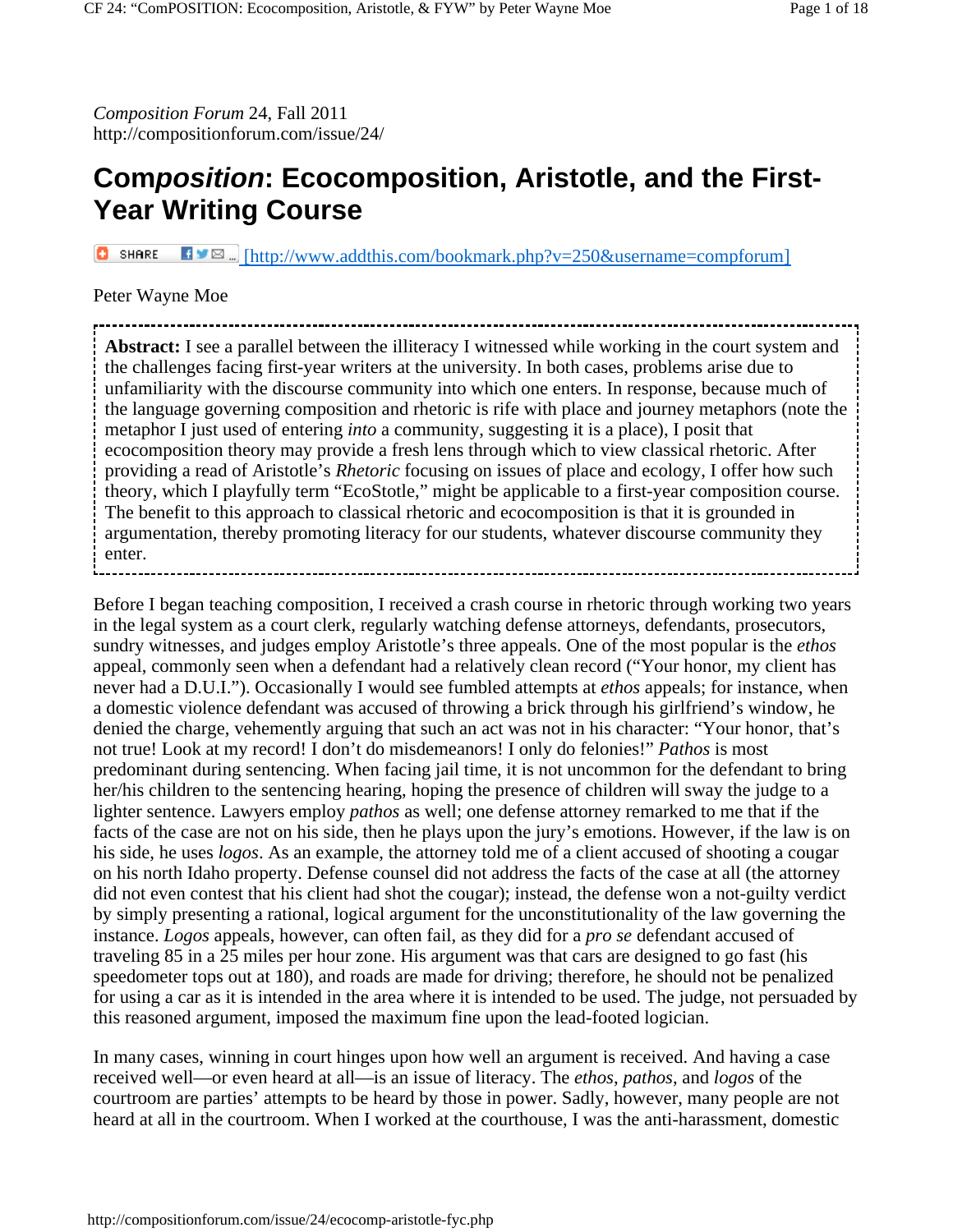violence, and sexual assault protection order clerk. Petitioners, predominately abused women, came to me to initiate the restraining order process. In order to receive a protection order, first a petitioner writes a paragraph explaining the need for a restraining order; if the written statement rises to the legal threshold, a judge grants a temporary order, and the clerk sets a hearing date. At trial, after hearing both sides of the case, the judge decides whether or not to issue a permanent protection order. I saw countless petitioners seek the court's protection yet not receive it because they could not write that initial paragraph, or even a single sentence, articulating why the order was necessary. Often, I would receive petitions that were a jumbled mishmash of illegible words lacking any sort of sentence structure: "hit," "scream," "bitch," "punched," "threatened," "knife." With no clear indication of who said what, who did what, or even who threatened whom, these petitions containing tragic yet indecipherable alleged acts would not be considered by the judge. Consequently, the judge denies such petitions, and the petitioner leaves the courtroom without the protection sought.

Charles Schuster, in his 1990 "The Ideology of Literacy: A Bakhtinian Perspective," suggests, "literacy is the power to be able to make one-self heard and felt, to signify" (227). In light of that definition of literacy, these petitioners truly are illiterate. In addition to being unable to compose a sentence, the greater issue here is the inability to be heard. Their requests for help are not addressed, perhaps ignored, because they are unable to make those supplications heard, no matter how loudly they plea. Schuster offers a perspective that deftly describes the literacy issues of the courtroom:

Through acts of social, political, and economic exclusion by the dominant culture, [the illiterate] have been denied genuine listeners, denied response on the part of those whom they are purportedly addressing. … *[T]hey use language with no effect*. In view of their powerlessness to be understood, their inability to influence or signify, it should come as no surprise that they both define themselves and are defined by others as illiterate. (229; emphasis added)

Supposing a petitioner does write a statement legible and coherent enough to get a temporary order and a court date, the petitioner's poor rhetorical skills often hinder her chances of receiving a permanent order, embodying Schuster's observation of using language with no effect. For example, the most popular rhetorical argumentation method used by those unfamiliar with the law is that of *ad hominem*. Yet, when the facts of the case concern whether or not the respondent struck the petitioner on the face, the respondent's criminal history is irrelevant in the eyes of the court. If the petitioner knew what the court valued in terms of evidence and what the statute demands in order to receive a protection order, the petitioner could craft a much more powerful case. As it is, this lack of knowledge contributes to the petitioner's ultimately not being heard, rendered illiterate while the case is dismissed.

I see a similarity between petitioners seeking the protection of the court and students seeking degrees from the academy in that each strives to obtain something from a power structure embodied by a discourse community. $\{1\}$  [#note1] I do not intend this comparison to be pejorative. Rather, the petitioners and other *pro se* parties in the courtroom are unfamiliar with the discourse community of the courtroom; likewise, first-year students are unfamiliar with the discourse community of the academy, and, more specifically, the composition classroom. When students write with an overly formal tone, it reveals a nascent understanding that the place in which they write plays a role in the invention of discourse; similarly, when parties enter the courtroom dressed to the nines, they too demonstrate a latent recognition of the discourse community in which they perform. Both students and petitioners are *entering into* an established discourse community, moving from one place to another, and although I no longer work in the courts, the courtroom provides an apt metaphor for what many first-year students encounter in the academy: a disorientation that, if not addressed, hinders rhetorical efficacy. In response, I have two projects in this article; the first concerns students' journey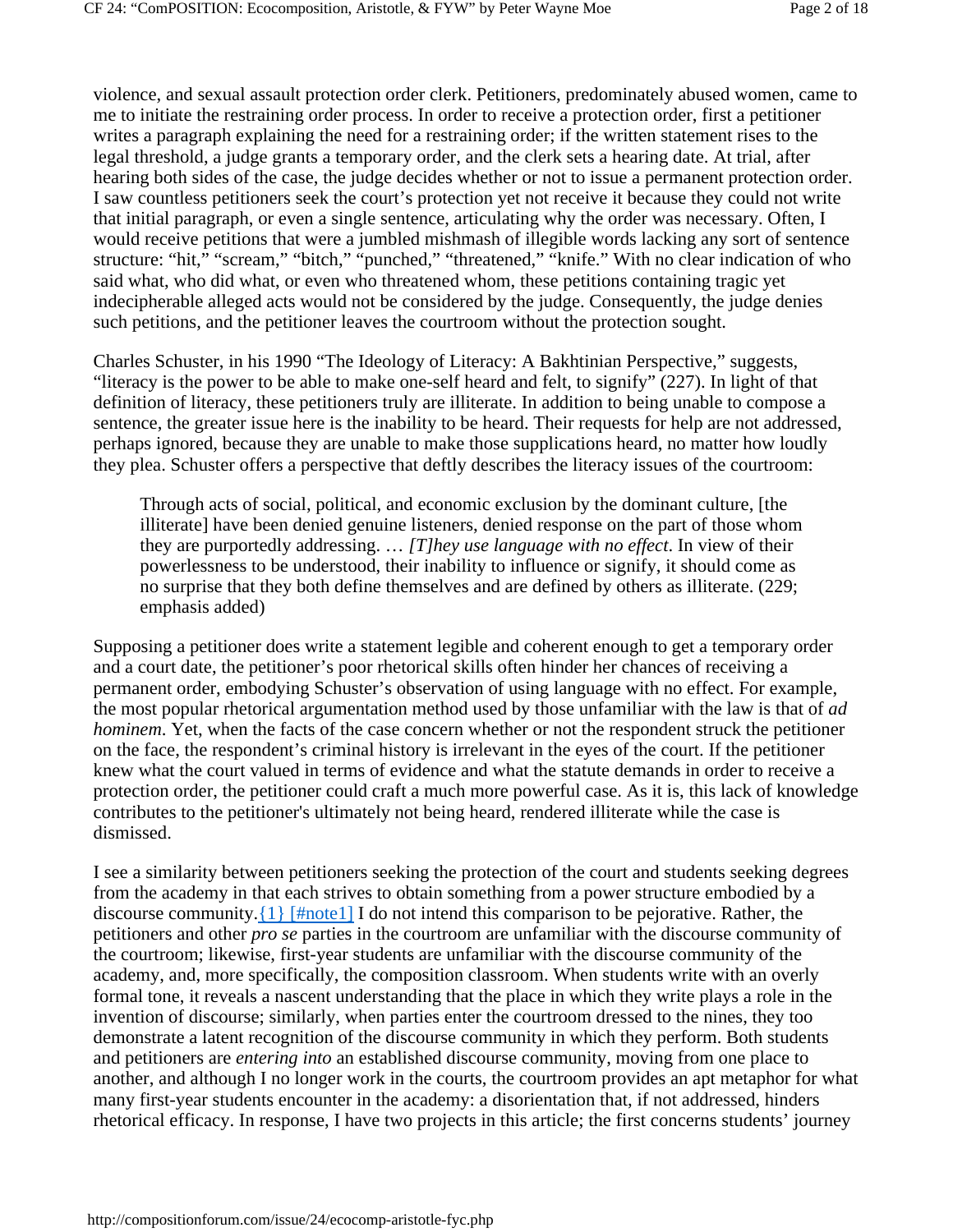through the academy and the second is a reconsideration of Aristotle's *Rhetoric*. In what follows, I hope to connect the two projects. First, I assert that this transition into writing for the academic discourse community is part of a larger place-based paradigm governing composition studies and classical rhetoric as a whole. From there, by offering a reading of Aristotle's *Rhetoric* in light of ecocomposition theory (which connects issues of place, ecology, and discourse), I suggest that ecocomposition may provide theory by which not only to guide students through the academy, but also to rejuvenate classical rhetoric within our own field. I close with a brief discussion of the pedagogical applications of this approach to classical rhetoric via ecocomposition theory.

# **Where to Begin? Lost in the Academy**

Because first-year writers are unfamiliar with the discourse community of the academy and its rules and expectations, they encounter a myriad of problems as they begin their academic careers. David Bartholomae, in his seminal 1985 essay "Inventing the University," contends that the main issue these students face is that of being an outsider, and consequently, "Every time a student sits down to write for us, he has to invent the university for the occasion" (134). Bartholomae continues:

The student has to learn to speak our language, to speak as we do, to try on the peculiar ways of knowing, selecting, evaluating, reporting, concluding, and arguing that define the discourse of our community. …

The student has to appropriate (or be appropriated by) a specialized discourse, and he has to do this as though he were easily and comfortably one with his audience, as though he were a member of the academy or an historian or an anthropologist or an economist; he has to invent the university by assembling and mimicking its language while finding some compromise between idiosyncrasy, a personal history, on the one hand, and the requirements of convention, the history of a discipline, on the other. (135)

This inventing of the university is no small task, even for the experienced writer. Bartholomae's notion of appropriating discourse valued by the audience echoes Walter J. Ong's central claim in "The Writer's Audience is Always a Fiction." Published ten years prior to Bartholomae's essay, Ong's essay argues: "If a writer succeeds in writing, it is generally because he can fictionalize in his imagination an audience he has learned to know not from daily life but from earlier writers who were fictionalizing in their imagination audiences they had learned to know in still earlier writers, and so on back to the dawn of written narrative" (11). Ong claims that the successful writer will adopt a discourse style based upon preconceived ideas of the audience stemming from previous interactions with that discourse community, a discourse community that must be invented, according to Bartholomae.

But because many students have limited previous interactions with the academy from which to fictionalize this discourse community, they lack this rhetorical awareness of the unspoken requirements and demands of academic discourse; consequently, their writing does not meet the expectations of the university. Mina Shaughnessy addresses this problem: "[Basic writers] seem to be restricted as writers, but not necessarily as speakers, to a very narrow range of syntactic, semantic, and rhetorical options, which forces them into either a rudimentary style of discourse that belies their real maturity or a dense and tangled prose with which neither they nor their readers can cope" (139). This unfamiliarity with academic discourse and with what rhetorical options a student has when writing results in professors dismissively labeling students as poor writers, when, as Shaughnessy suggests, the true issue is a lack of rhetorical agility manifesting itself as clumsy discourse.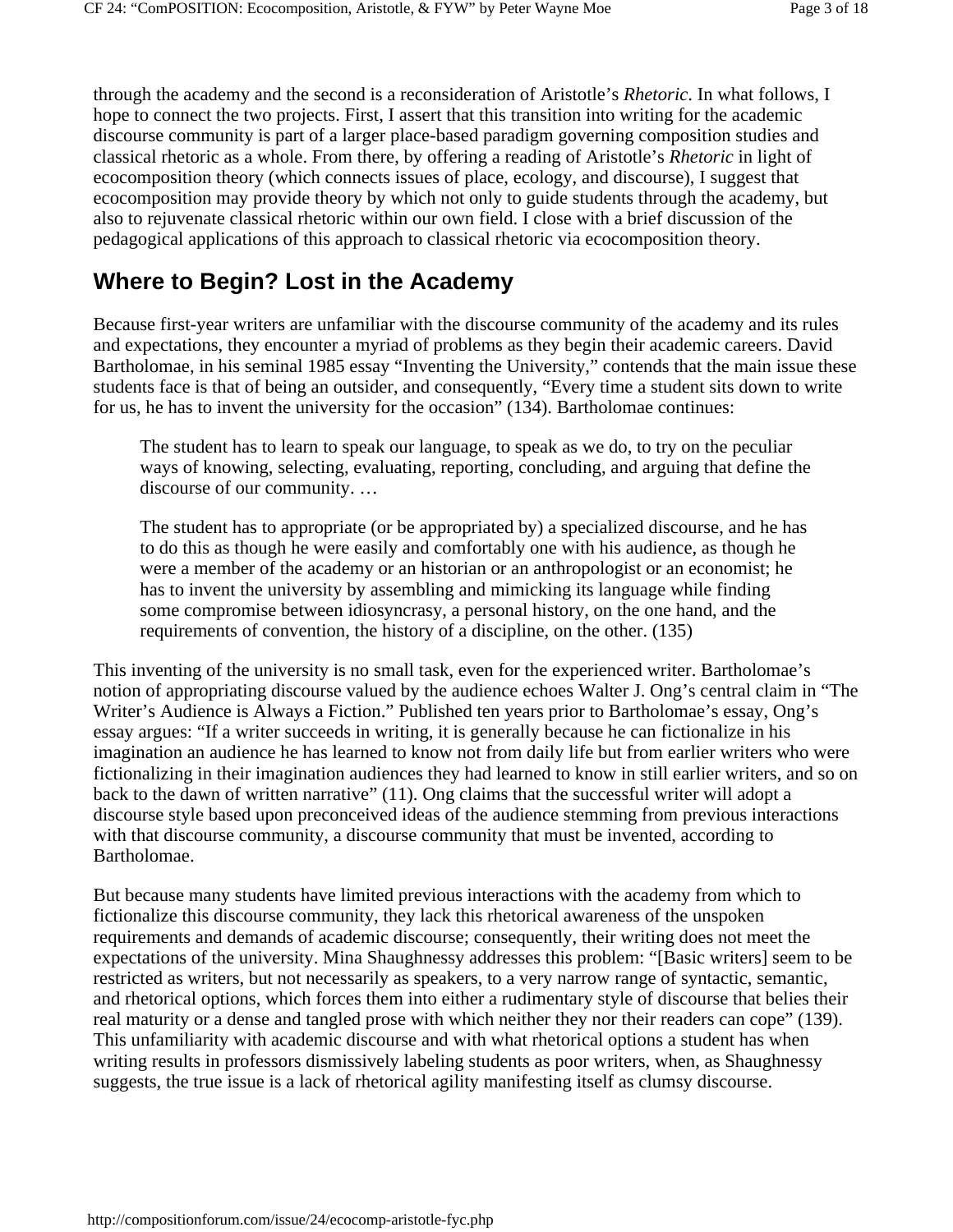The work of Andrea Lunsford helps to define such discourse. In her 1980 article "The Content of Basic Writers' Essays," Lunsford peruses writing samples from 500 randomly selected writing placement tests. After reviewing the student work, Lunsford concludes, "basic writers have genuine difficulty de-centering or achieving what Piaget refers to as a 'non-egocentric' rhetorical stance. That is to say, the basic writers merge with the topic; they cannot distance themselves in order to gain a variety of perspectives on that topic" (281). Lunsford supports this claim by noting the "high proportion of personal pronouns" (285) in the writing samples, which she claims are symptomatic of an egocentric inability to think critically. This inability to take a rhetorically distanced stance on a topic creates the poor discourse Shaughnessy laments. Attributing these writing issues to an "egocentric stage of cognitive development and the conventional stage of moral development" (284), Lunsford argues that the "real challenge for us as teachers of basic writing lies in helping our students become more proficient at abstracting and conceptualizing and hence producing acceptable academic discourse" (287). Although Lunsford's use of the adjective "acceptable" to describe academic discourse is telling, for it implies producing discourse which is acceptable to the power structure of a discourse community (whether it be the academy or the courtroom), Lunsford's use of the place metaphor of students' inability to "distance themselves" from a topic may be of more value to composition instructors wondering "Where do we begin?" in promoting literacy as the power to be heard in any discourse community one enters.

Because language reveals much about how humans understand a given situation, perhaps the starting point in addressing literacy and first-year writers is an examination of the language surrounding composition. In my teaching, I have noticed the composition classroom to be rife with place metaphors: I need to *gather* my ideas and *collect* my thoughts (which suggests the ideas are scattered about a place). This sentence doesn't *fit* with the rest of the paper and this paragraph is *out of place* (both indicate the gathered ideas need to be put in certain places in order to make meaning). I've *changed directions* with my paper, but I don't know *where* it's heading. This essay doesn't *go anywhere* (all implying that the argument takes readers from one place to another). The most telling place metaphor, however, is also the most common in the composition classroom: I don't know *where* to begin. Not knowing where to begin belies the *disoriented* feelings many students have when *entering* the academy, the feeling of being *lost* within a new discourse community.

Such metaphors have their roots in a larger place-based conceptual framework of understanding, described in detail in George Lakoff and Mark Johnson's *Metaphors We Live By*. Lakoff and Johnson argue, "Our ordinary conceptual system, in terms of which we both think and act, is fundamentally metaphorical" (3). For instance, Lakoff and Johnson show how we perceive well-being in terms of place and location via the metaphors of GOOD IS UP and BAD IS DOWN: "Things are looking *up*. We hit a *peak* last year, but it's been *downhill* ever since. Things are at an all-time *low*. He does *high*quality work" (16). A place-based paradigm also appears in the following UNKNOWN IS UP and KNOWN IS DOWN metaphors: "That's still *up in the air*. I'd like to *raise* some questions about that. That *settles* the question. It's still *up* for grabs. Let's *bring it up* for discussion" (137). This placebased understanding is also evident in the common AN ARGUMENT IS A JOURNEY metaphor: "We have *set out* to prove that bats are birds. *When we get to the next point*, we shall see that philosophy is dead. . . . This observation *points the way* to an elegant solution. We have *arrived at* a disturbing conclusion" (90). $\{2\}$  [#note2]

The AN ARGUMENT IS A JOURNEY metaphor clearly is the basis for many of the metaphors of the composition classroom, with scholars conceiving composition as a fundamentally place-based discipline. In her 1993 "The Limits of Containment: Text-as-Container in Composition Studies," Darsie Bowden notes, "The composition field is especially rife with metaphors because composing involves complex cognitive activities . . . that are difficult to talk about and understand" (364). Adding to Bowden, Nedra Reynolds, in her 1998 "Composition's Imagined Geographies: The Politics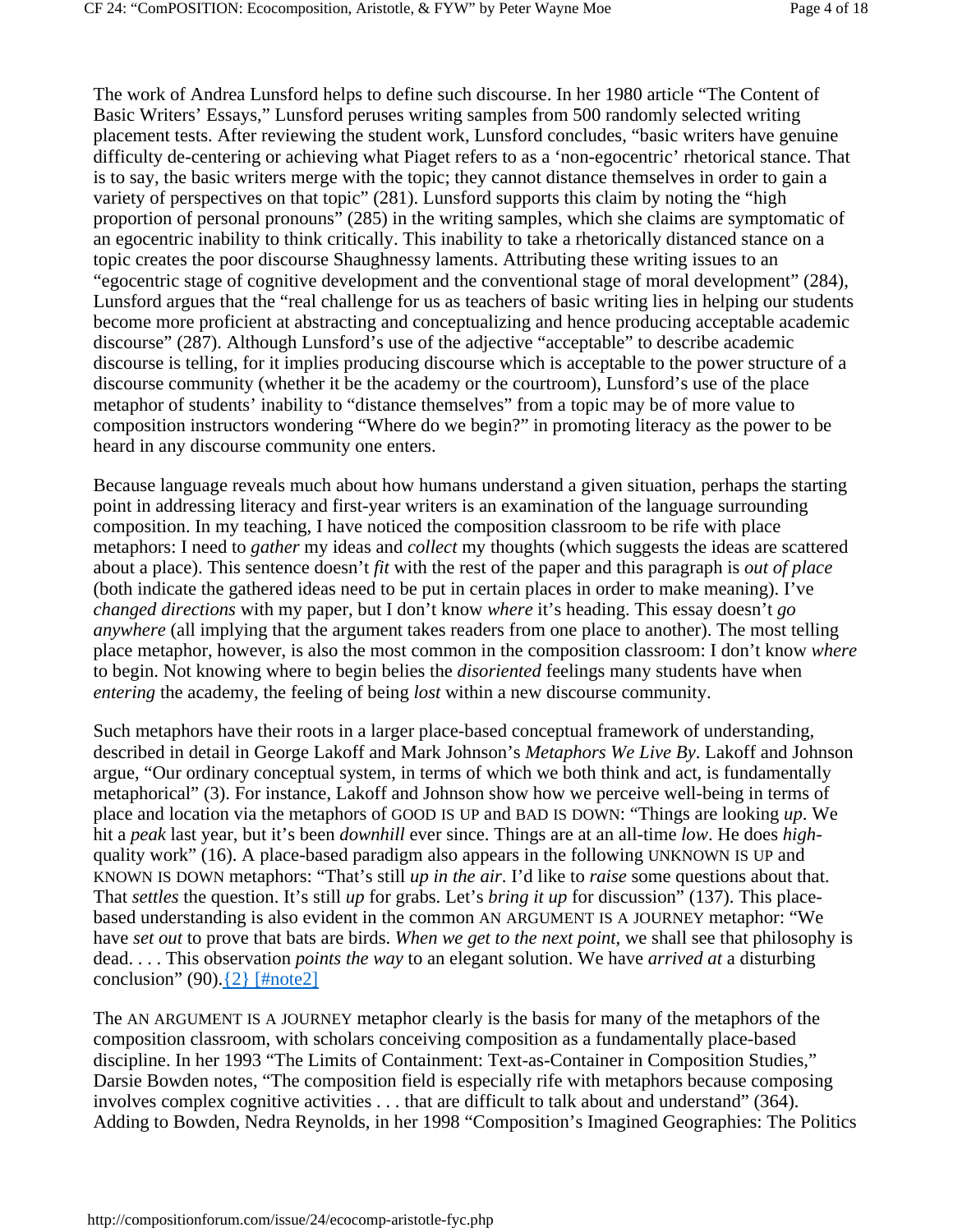of Space in the Frontier, City, and Cyberspace," elaborates on why spacial metaphors are so prevalent to literacy:

From bound texts to pages to paragraphs, sentences, and words, we read and write in distinctly spacial ways. We read from left to right (in most languages), and we scan pages up and down or rifle through a stack of pages from top to bottom. We are accustomed to margins and borders that frame texts for us and page numbers or arrow icons that mark our place. How often have you found a remembered passage by its placement on a page, its position in a text? (14)

This spacial understanding of a text and composition is fundamental to how humans perceive the relationship between form and content. Consider Sherman Alexie's autobiographic account of learning to read, clearly playing upon the place metaphors inherent in literacy:

I can still remember picking up my father's books before I could read. The words themselves were mostly foreign, but I still remember the exact moment when I first understood, with a sudden clarity, the purpose of a paragraph. I didn't have the vocabulary to say "paragraph," but I realized that a paragraph was a fence that held words. The words inside a paragraph worked together for a common purpose. They had some specific reason for being inside the same fence. This knowledge delighted me. I began to think of everything in terms of paragraphs. Our reservation was a small paragraph in the United States. My family's house was a paragraph, distinct from the other paragraphs of the LeBrets to the north, the Fords to our south, and the Tribal School to the west. Inside our house, each family member existed as a separate paragraph but still had genetics and common experiences to link us. Now, using this logic, I can see my changed family as an essay of seven paragraphs: mother, father, older brother, the deceased sister, my younger twin sisters, and our adopted little brother. (4)

Alexie's understanding of the world in terms of paragraphs as fences holding words clearly embodies an A TEXT IS A CONTAINER metaphor,  $\{3\}$  [#note3] but Alexie's connection of the container paragraphs to a place––to the reservation, the neighboring houses, and his own family's home within the reservation––connects place with literacy. By grouping his world into paragraphs located in specific places, Alexie shows how place helps define various communities, differentiating one "paragraph" from another. Alexie lucidly illustrates, in quotidian language, how a place metaphor can be fundamental to becoming literate.

This connection between place and discourse is the cornerstone to ecocomposition, an inchoate school of theory within composition. Ecocomposition theory first appears in Richard Coe's 1975 "Eco-Logic for the Composition Classroom" and Marilyn M. Cooper's 1986 "The Ecology of Writing"; recently, Sidney I. Dobrin and Christian R. Weisser have furthered the theory. Dobrin and Weisser, in *Natural Discourse: Toward Ecocomposition*, provide a pithy definition of ecocomposition: "The prefix 'eco' must not be misrepresented as simply 'environmental' as it often is, but instead must be understood specifically as a study of relationships. Ecocomposition is not 'writing about trees'; ecocomposition is the study of written discourse and its *relationships* to the *places* in which it is situated and situates" (10; emphasis added). Ecocomposition recognizes the forces acting upon a writer and acknowledges that through writing the writer in turn influences those forces. Writing is a dynamic process of navigating relationships between writer, audience, and issue, with writer and these environmental forces equally acting upon each other. In addition, ecocomposition holds place as a fundamental element within the rhetorical situation, arguing that it be included in the triumvirate of race, class, and gender (Brown; Connolly; Keller; Plevin). Therefore, I define ecocomposition as having two prongs, one concerning the complex and dynamic relationships between a writer,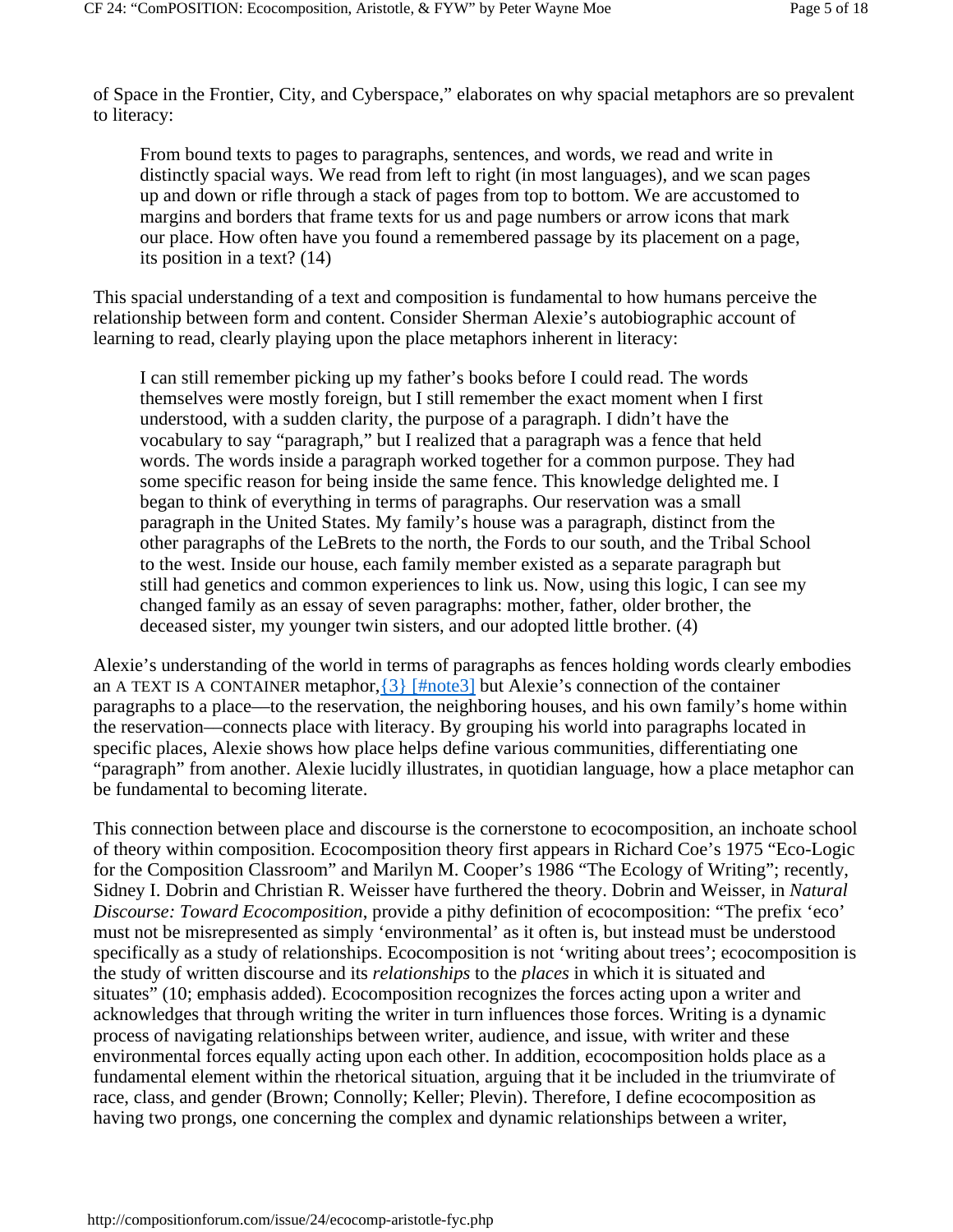audience, and issue, and the other concerning the role of place within discourse. Along those lines, for my purposes here I will define ecology somewhat broadly as a metaphor that celebrates those complex and dynamic relationships, and I will define an ecocompositionist as one who sees these relationships embodied by and within the rhetorical situation.

As a school of theory, ecocomposition gains traction when considering the definition of rhetoric itself. While there are many works tracing the history of rhetoric and attempting to define it (see Fleming "Rhetoric as a Course of Study"), David A. Jolliffe and William A. Covino summarize the most common views of rhetoric as "[buffeting] storms of signification coming from two directions," with the public viewing rhetoric as "bombast, figurative language designed to cover up either deception or shallow substance" and the academy viewing it as "philosophical/theoretical scholarship" (213). While the general public may adhere to a deprecatory definition of rhetoric—such as expressed by John Locke as "that powerful instrument of error and deceit" (827)—returning to an Aristotelian definition of the term sheds light upon rhetoric's relation to issues of place. In 1.2.1 of the *Rhetoric*, Aristotle, as translated by George A. Kennedy, defines rhetoric as "an ability, in each case, to see the available means of persuasion" (37). Lane Cooper renders this passage as "discovering in the particular case what are the available means of persuasion" (7), and W. Rhys Roberts translates it as "observing in any given case the available means of persuasion" (24). Another possible translation of Aristotle's verb, according to Eugene Garver ("Rhetoric" 307)—and perhaps most useful translation—is that of "finding": finding and utilizing in a given situation the available means of persuasion. Whether translated as "seeing," "discovering," "observing," or "finding," the metaphor is clear: the rhetor must search a *location* for the available means of persuasion, with "finding" perhaps best capturing the notion of this search. The adverbial "in a given situation" taken in conjunction with the search metaphor not only contributes to positioning discourse within a specific place, providing the rhetor the region *where* the search must occur, but also hints at the *topoi*, metaphorical regions where rhetors gather arguments (a theme I address later).

The connection between place and discourse inherent in the term "rhetoric" is all the more potent when considering the etymology of "composition." From the Latin verb *ponere*, meaning "to place" and the prefix *com-* meaning "together," composition is literally a placing together of items, which speaks to the metaphorical act of finding the available means of persuasion and placing them together in a relationship. Com*position*, as its etymology intimates, is the art of positioning. And by virtue of these means of persuasion being placed in relation to each other, they in turn begin to act upon and influence each other within that place. Given our language concerning composition, Aristotle's definition of rhetoric, and the Latin etymology of composition itself, it appears that the basic tenets of ecocomposition theory––place and the interplay between all things concerning those places––are fundamental to how writers understand writing. Because students are in a new place, or perhaps a new ecosystem, when they enter the academy, to neglect place when addressing discourse is to neglect a fundamental characteristic of composition, which, by definition, is a place-based discipline. Likewise, as place is one aspect within the complexity of the rhetorical situation, it is equally negligent to fail to consider the systemic relationships between writer, audience, issue, society, etc., when teaching writing.

### **Ecocomposition and Aristotle's** *Rhetoric*

Aristotle writes, in 3.12.1 of the *Rhetoric*, "A command of the written style will save you from the fate of those who do not know how to write––that is, from being forced to hold your peace when there is something you wish to impart to the pubic" (Cooper 217), $\{4\}$  [#note4] adumbrating Schuster's definition of literacy as the power to be heard (227). This literacy is what first-year writers, courtroom petitioners, and any other aspiring rhetors need as they enter any discourse community. Keeping in mind the disorientation of students entering the academy, as well as the role of place within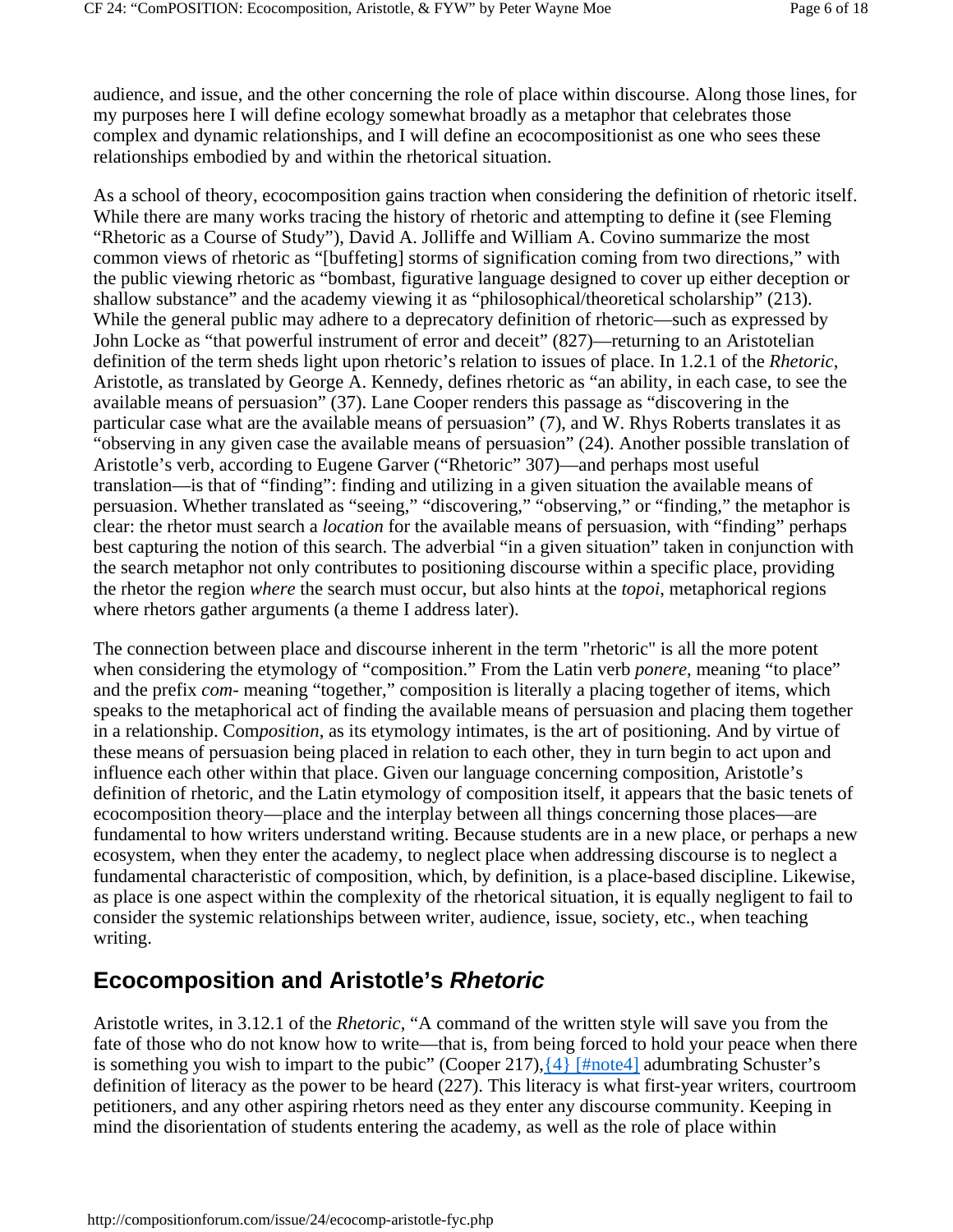composition, I turn now to Aristotle and posit that ecocomposition theory may provide a fresh take on classical rhetoric that can aid students in this journey.

In *Natural Discourse: Toward Ecocomposition,* Dobrin and Weisser propose that "Aristotle was the first ecocompositionist" because he "envisioned all disciples relationally," while viewing communication as an ecological act between the rhetor, audience, and the issue at hand (168-69). Dana C. Elder also briefly touches upon ecocomposition theory in classical rhetoric when suggesting that *ethos*, *pathos*, and *logos* (and other elements of classical rhetoric, such as the three branches of judicial, epideictic, and deliberative rhetoric as well as the five canons) ought to be viewed in recognition of their complex and dynamic relationship. Elder characterizes this relationship as "melistic," a term he coins from the Greek *melos* to describe "an integral part, the changing or loss of which changes the whole" (328). But aside from these brief acknowledgements by Dobrin and Weisser and Elder, scholarship concerning the place metaphor of the *topoi* (addressed later in this paper), and David Fleming's claim that one view of rhetoric is a "situated kind of knowledge" ("Becoming Rhetorical"  $95$ ), $\{5\}$  [#note5] there is a relative dearth of literature to my knowledge offering, or even hinting at, an ecocomposition-based perspective of the *Rhetoric*. In response, my reading of the *Rhetoric* suggests that the themes of ecology and place undergird Aristotle's rhetorical theory.

In 1.1.12 of the *Rhetoric*, Aristotle emphasizes the role of community interaction as he delineates the four *teloi* of rhetoric. The first *telos*, that justice will prevail over injustice, immediately introduces concepts of the public good into rhetoric; rhetoric concerns not only the speaker, but the community as well. The second *telos* of rhetoric, that instruction can occur even when the audience is not convinced by scientific evidence alone, concerns audience interaction with the speaker. Likewise, the third *telos*, that the speaker may understand both sides of a case so that fraud will not flourish, concerns the impact discourse has upon the audience and the rhetor's ethical obligation to that audience. Lastly, the fourth *telos*, that rhetoric can function as a means of self-defense, implies interaction between the rhetor and an opponent and/or an audience via its combat metaphor. While based on these four *teloi* alone it may appear that rhetoric is a one-way street concerned solely with audience impact, further reading of the *Rhetoric* shows that the audience equally influences the speaker. For example, in his explanation of epideictic rhetoric in 1.9.30, Aristotle advises, "One must consider [not only the person praised, but] also the audience to whom the praise is addressed. . . . Whatever the quality an audience esteems, the speaker must attribute that quality to the object of his praise" (Cooper 50-51). Here, Aristotle notes that the values an audience holds will influence the values the speaker chooses to praise through discourse, and herein resides the symbiosis of the *Rhetoric*. All the speaker's rhetorical decisions are primarily influenced by the audience, and in turn, the audience is influenced by the speaker. As evident by its *teloi,* which are largely concerned with the relationship between speaker and audience, rhetoric demands an ecology of social interaction.

Aristotle touches upon this relationship between speaker and audience many times throughout the *Rhetoric*. For example, in his discussion in 2.2.3-5 concerning how to incite anger within an audience, Aristotle suggests convincing the audience that they have been slighted. To do so requires knowledge of the audience and their history with the opposition, and therefore, knowing the audience enables the rhetor to provoke the audience; the audience influences the speaker, and consequently the speaker influences the audience. Later, in 2.13.16, Aristotle applies this knowledge of the audience to the construction of *ethos*, concluding, "Now the hearer is always receptive when a speech is adapted to his own character and reflects it. Thus we can readily see the proper means of adapting both speech and speaker to a given audience (Cooper 136). And in 2.21.15, Aristotle provides an illustration of how to do so: "For example, if someone had met up with bad neighbors or children, he would accept a speaker's saying that nothing is worse than having neighbors or that nothing is more foolish than begetting children. Thus, one should guess what sort of assumptions people have and then speak in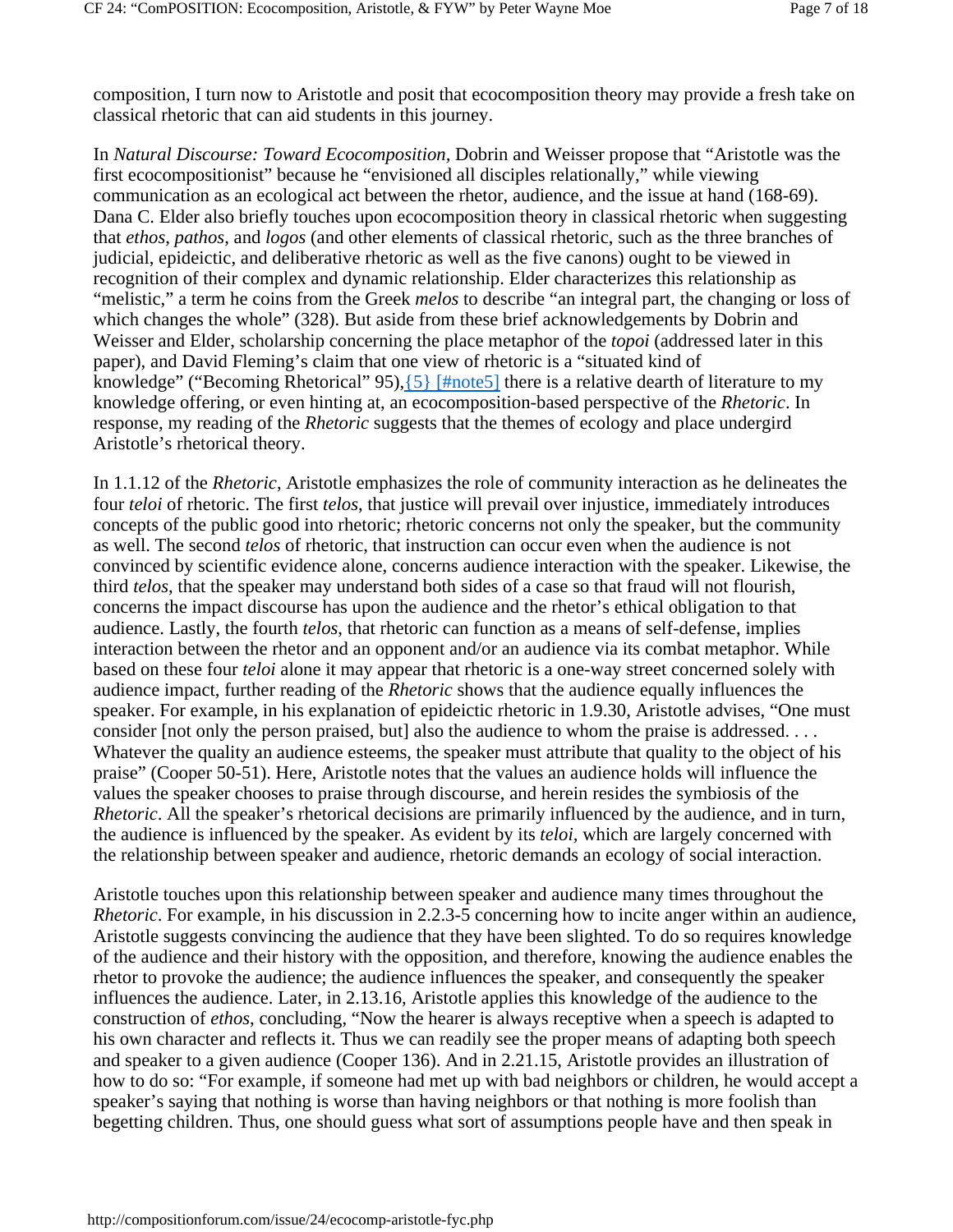general terms consistent with these views" (Kennedy 168). Aristotle continues in 2.22.3: "Our speaker, accordingly, must start out, not from any and every premise that may be regarded as true, but from opinions of a definite sort––the opinions of the judges, or else the opinions of persons whose authority they accept" (Cooper 156). In each of these examples, Aristotle advocates having the speaker make rhetorical decisions based upon her knowledge of the audience so as to persuade the audience.

As mutually influential as the interplay between speaker and audience is the relationship between speaker and opponent. Just as the audience influences the speaker, likewise the opposition influences the speaker. In 2.18.1, Aristotle claims it does not "make any real difference whether you are addressing an actual opponent or merely arguing against an impersonal thesis. However impersonal the case . . . you have to upset the opposite hypothesis, and you frame your discourse against that as if it were your opponent" (Cooper 141). Aristotle recommends building a case framed against the argument of the opponent, for opposition influences discourse, which again speaks to the interaction between the two. This reciprocity is seen in 2.25.3 in Aristotle's list of possible refutations of an opponent's claim: "Objections . . . may be brought in four different ways: (1) you may attack your opponent's own premise; (2) you may adduce another premise like it; (3) you may adduce a premise contrary to it; (4) you may adduce previous decisions" (Cooper 177). Here too, how the rhetor chooses to persuade depends upon what the opponent has already said. The rhetor does not speak in a vacuum; rather, the rhetor speaks within the rich context of audience and opponent.

Aristotle also touches upon how an awareness of the community at large influences a rhetor's decisions. For example, in his explanation of deliberative rhetoric, Aristotle suggests in 1.4.9 that knowledge of neighboring nations will enhance the speaker's persuasive abilities:

On war and peace, [it is necessary] to know the power of the city, both how great it is already and how great it is capable of becoming . . . further, what wars it has waged and how (it is necessary to know these things not only about one's native city but about neighboring cities) and with whom there is probability of war, in order that there may be a policy of peace toward the stronger and the decision of war with the weaker may be one's own. . . . Additionally, it is necessary to have observed not only the wars of one's own city but also those of others, in terms of their results; for like results naturally flow from like causes. (Kennedy 54)

Through knowledge of the affairs of neighboring states and their relations to one another, the effective speaker can make rhetorical decisions to better persuade the audience to a course of action. Here too, Aristotle claims the speaker is influenced by the community at large and in turn uses that knowledge to persuade the audience.

Aristotle again hints at reciprocal relationships when describing his metaphor theory in 3.4, which is based primarily upon how metaphors transfer meaning from one word to another. Meaning, according to Aristotle, comes from how words interact with each other (an argument echoed by Coe). In 3.2.12, Aristotle claims a good metaphor "is an apt transference of words" (Kennedy 201). Transference is a key term, because it speaks to the dynamic relationship between vehicle and tenor, and Cooper uses it as well in his rendering of 3.4.1: "When [Homer] says of him, 'The lion sprang at them,' it is a metaphor; here, since both are courageous, the poet has transferred the name of 'lion' to Achilles" (192). In both instances Aristotle portrays metaphor as the transference of meaning from one object to another, creating an exchange between vehicle and tenor.{6} [#note6] Because of the give and take relationship between vehicle and tenor inherent in the creation of a metaphor, which results in the metaphor's utility as an instructional and persuasive device, in 3.2.7 Aristotle reminds us, "metaphor is of the utmost value in both poetry and prose" (Cooper 187).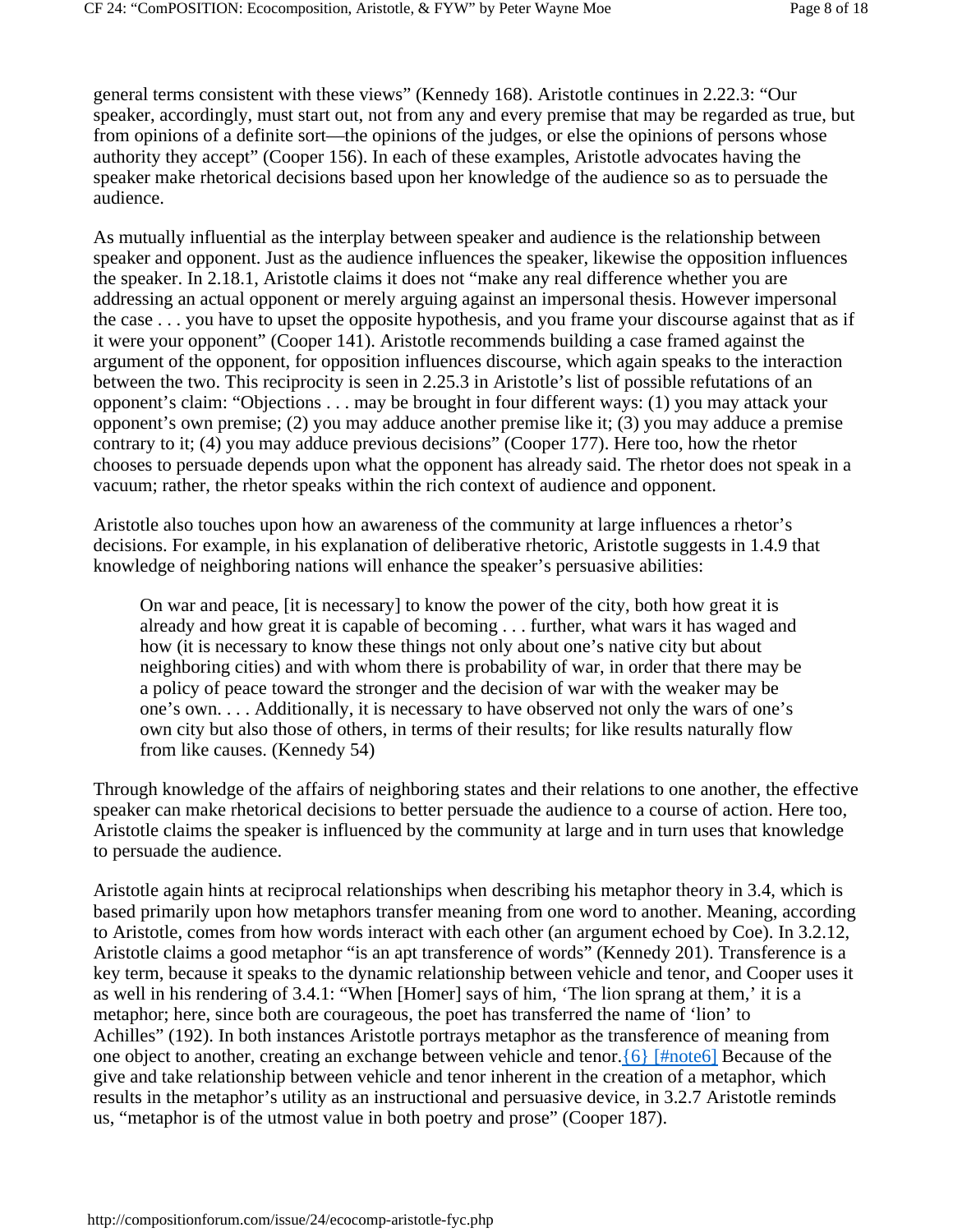The ecology of rhetoric is perhaps most evident in Aristotle's frequent divisions of rhetoric into its melistic parts. Building upon Elder's initial observation of how the elements of rhetoric interact with each other (329), here are further examples from the *Rhetoric* (which are by no means exhaustive):

- In 1.2.3, Aristotle divides rhetoric into *ethos, pathos*, and *logos* appeals, three individual parts of a greater whole.
- In 1.3.1, Aristotle separates a speech into the interrelated parts of speaker, subject, and objective.
- In 1.3.3, Aristotle provides three branches of rhetoric concerning the judicial, epideictic, and deliberative, again showing the intertwined relationship of the three.
- In 3.1.1, Aristotle explains how the parts of discourse—its argument, style, and organization are united.
- In 3.5.1-7, Aristotle breaks the clarity of language into five heads that function melistically.
- In 3.13.1-5, Aristotle claims that all speeches have two parts—a statement of a case and a proof ––and a speaker cannot have one without the other.
- In 3.14.1-11, Aristotle dissects the speech, showing how the introduction connects to everything that follows.

In all these instances, Aristotle categorizes a complex phenomenon into manageable pieces; he shows how rhetoric is composed of many smaller organisms that interact to create a sum much larger than its parts. Elder's coinage of "melistic" truly characterizes Aristotle's view of rhetoric and the rhetorical situation, a system that, if it were to lose one component, would be dramatically altered.

As ecocomposition is two-pronged in that it addresses both the complex interplay of the elements of the rhetorical situation as well as the role of place within discourse, so too does the *Rhetoric* lend itself to a reading concerning both facets of ecocomposition. In addition to the recurrent theme in the *Rhetoric* of how relationships between speaker, audience, opponent, and issue govern discourse, conceptions of place are fundamental to Aristotle's presentation of rhetorical theory. As previously noted, Aristotle's very definition of rhetoric employs a place metaphor. This place metaphor also appears in Aristotle's treatment of style in 3.2.2-3: "These deviations from ordinary usage make the style more impressive. Words are like men; as we feel a difference between people *from afar* and our fellow townsmen, so is it with our feelings for language. And hence it is well to give ordinary idiom an air of *remoteness*; the hearers are struck by what is *out of the way*, and like what strikes them" (Cooper 185; emphasis added). Both Kennedy and Cooper use "deviations" in this passage to describe figurative language, the word choice suggesting a departure from an established path, which when coupled with Cooper's language of "from afar," "remoteness," and "out of the way," hints at the AN ARGUMENT IS A JOURNEY metaphor.

Place metaphors are perhaps most prevalent within the *topoi*, and although much of the *Rhetoric*  concerns the *topoi*, Aristotle never explicitly defines them. Consequently, according to Michael C. Leff, "among modern authors we find conceptions of the topics ranging from themes in literature, to heuristic devices that encourage the innovation of ideas, to regions of experience from which one draws the substance of an argument" (23-24). In his introduction to the *Rhetoric,* Cooper provides a more thorough explanation of the *topoi* as a heuristic, clearly employing a place metaphor to do so: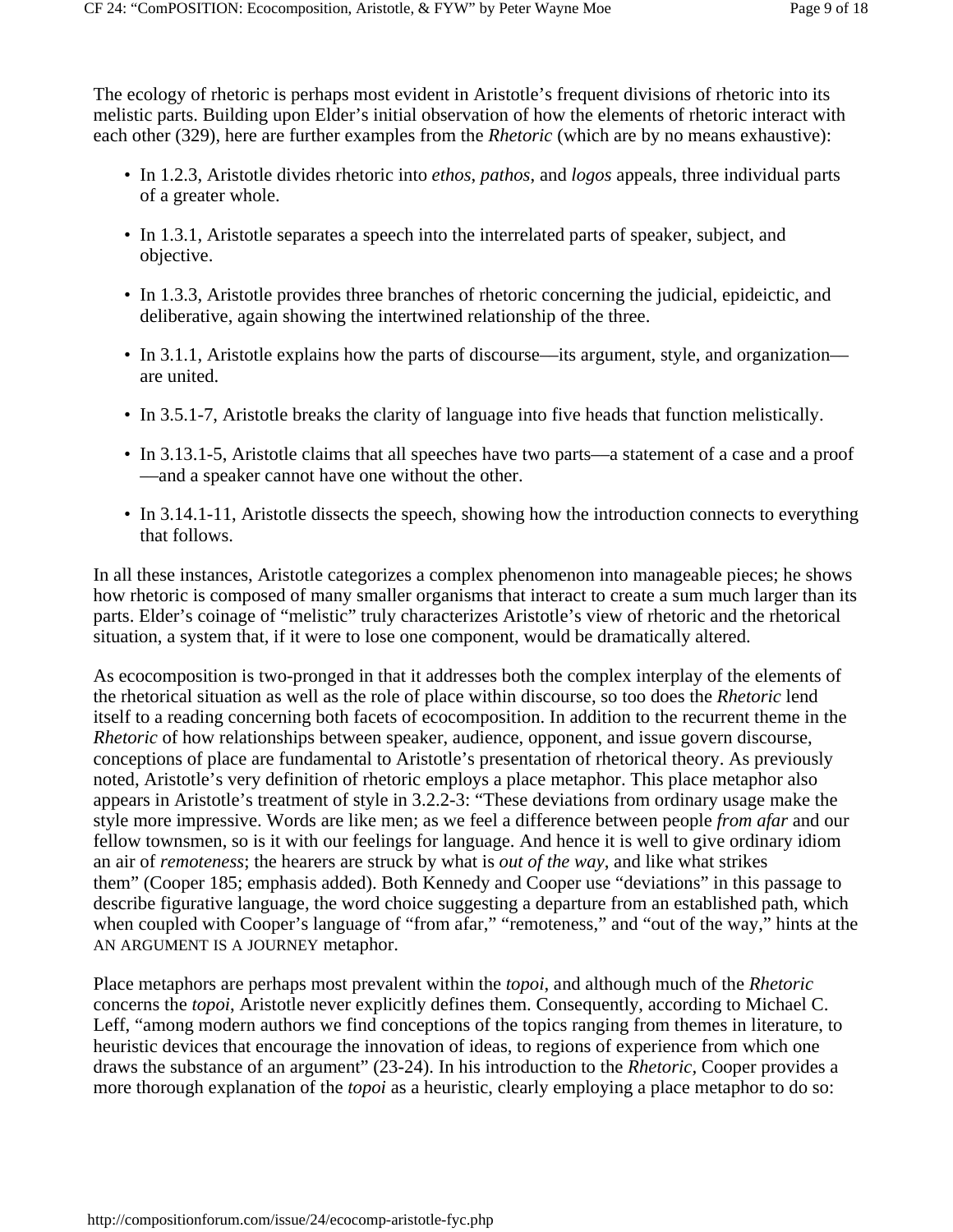To Aristotle *topos* means a place, and when with him it is a live metaphor, he thinks of a place in which the hunter will hunt for game. If you wish to hunt rabbits, you go to a place where rabbits are; and so with deer or pheasants. Each kind of game has its haunt to which you go when you wish to fetch that sort of creature out. And similarly with arguments. They are of different kinds, and the different kinds are found in different places, from which they may be drawn. (xxiv)

Cooper's remarks are strikingly similar to those of Quintilian, who, writing thousands of years earlier, unpacks (somewhat heavy-handedly) the metaphoric definition of the *topoi*:

Let us now investigate the Places where Arguments are found … the areas in which Arguments lurk and from which they have to be drawn out. For just as all things do not grow in every country, and you would not find a particular bird or animal if you did not know its birthplace or its haunts, while even kinds of fish differ in preferring a smooth or a rocky bottom, or a particular are or coast (you would not land a sturgeon or a parrotwrasse in our waters!)—so every Argument is not found everywhere, and we have therefore to be selective in our search. (5.10.20-21)

Modern scholarship has latched onto this conception of the *topoi* as a metaphoric location wherein the rhetor searches for arguments. Kennedy, in his 1963 *The Art of Persuasion in Greece*, offers this pithy definition: "*Topos* means place and may be translated into Latin as *locus*, the place where the orator finds the needed argument" (102). Donovan J. Ochs's 1974 "Aristotle's Concept of Formal Topics" builds upon Kennedy's simple definition by offering a sampling of the ways other scholars have defined the *topoi* as "logical forms," "lines of argument," "headings," "hunting grounds," "a store of something, and the store itself," and "a department," among others (194). While Ochs never arrives at a definition to sate himself, his sampling of *topoi* definitions does show that central to the *topoi* is a place metaphor for where one can find the available means of persuasion; thus, place impacts invention, as Carolyn Miller shows in her 2000 "The Aristotelian *Topos*: Hunting for Novelty." Offering a slightly different take on the *topoi*, Thomas Cole, in his 1991 *The Origins of Rhetoric in Ancient Greece*, argues that *topos* refers not metaphorically to a geographical place, but rather literally to a textual place––texts written on papyrus––where rhetors gather arguments (88). While the place metaphors within the *topoi* connect place with argumentation and invention, Cole's read of the *topoi* directly links place with literacy (in this case, the literacy needed to read papyrus texts), another example of ecocomposition theory appearing in classical rhetoric.  $\{7\}$  [#note7]

However, while much scholarship explores the place metaphor ofthe *topoi*, little addresses the place metaphors within the *topoi*.{8} [#note8] For example, consider the fourth *topos* in 2.23.4:

Another *topos* is that of *a fortiori* [from degrees of more and less]. Thus you may argue that if not even the gods are omniscient, much less are men; on the principle that, if a thing cannot be found where it is more likely to exist, of course you will not find it where less likely. . . . [You may argue that] if a thing does not exist where it is more frequent, it does not exist where it is less frequent; or that, if it exists where it is less frequent, it exists where it is more frequent. (Cooper 161)

This *topos* is built primarily upon recognizing the characteristics of an item, and Aristotle couches it in metaphorical terms that the characteristics of things exist in certain locations: if a thing exists where it is not expected to, it is likely it will exist where it is expected. A place metaphor holds together both this *topos*, with the rhetor understanding the traits of the issue at hand in terms of place and location, as well as the ninth, articulated in 2.23.10: "Thus you may argue: 'All men do wrong from one of three motives, A, B, C. In my case, the first two of these motives are out of the question; and as for the third, C, the prosecution itself does not allege this'" (Cooper 163-64). There are two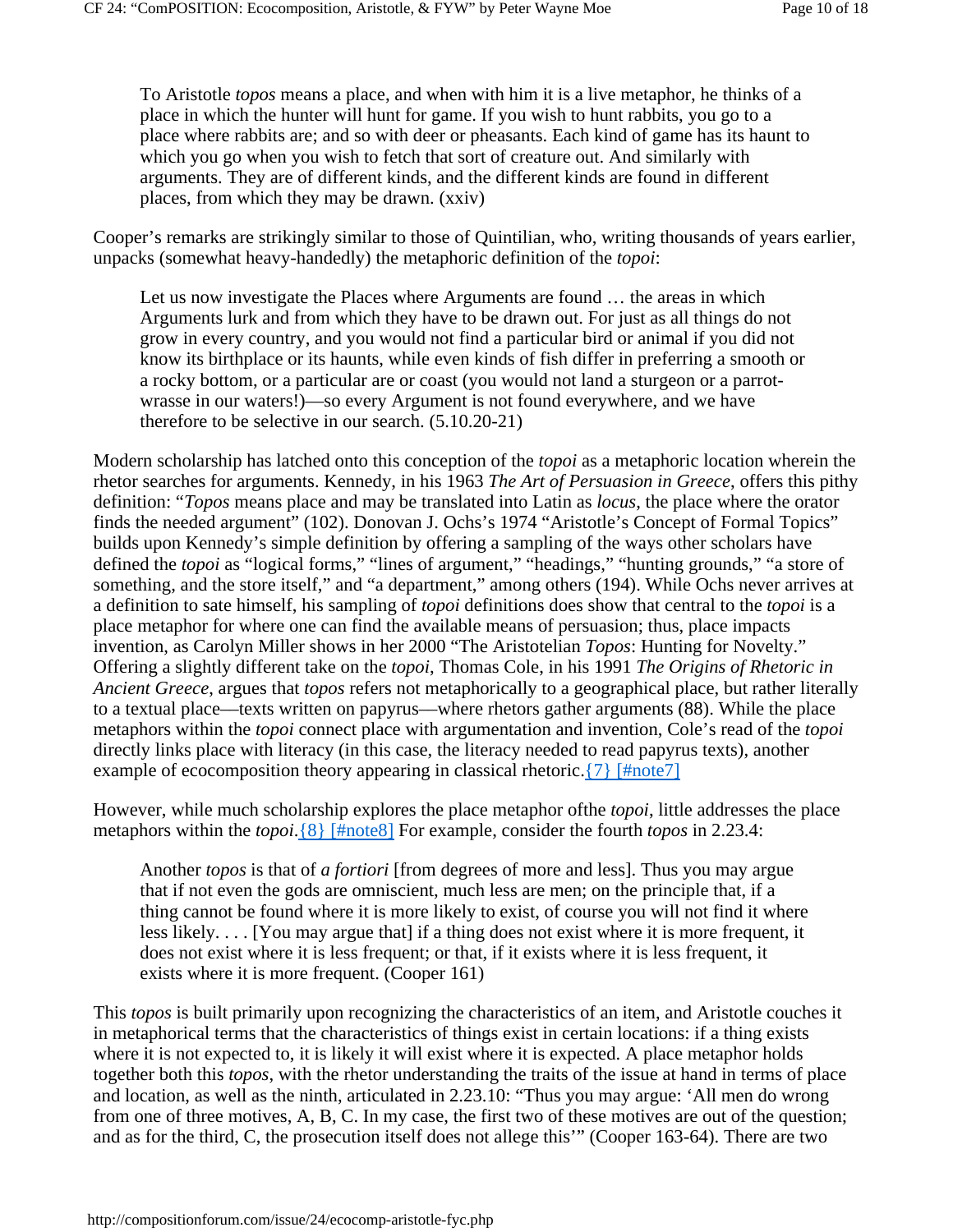place metaphors here; the first is articulated in the motives for wrongdoing stemming from three possibilities. The use of the preposition "from" paints A, B, and C as metaphorical locations from which one may argue that people commit evil. The second place metaphor is in the phrase "out of the question," which metaphorically situates the question as a location, and because A and B are not in that location, they are out of consideration for why a crime was committed. This subtle metaphor aids the rhetor in persuading the audience through placing the argument out of sight and out of mind. A similar place metaphor appears in the twenty-third *topos* as Aristotle again portrays an argument as appearing in a location. Aristotle, in 2.23.24, suggests that rhetors under suspicion of wrongdoing "state the reason why the facts appear in a wrong light; for then there is something that accounts for the false impression" (Cooper 170). As he did in placing an argument metaphorically out of the question in the ninth *topos*, here Aristotle addresses an argument that, because of its location in the wrong light, is slanderous to the rhetor. If the rhetor can provide proofs explaining why the facts are in that location, the rhetor can metaphorically move the argument out of the wrong light into a favorable light. By doing so, the rhetor shifts the location in which an argument takes place while suggesting that where (i.e. in a poor or favorable light) an argument occurs is equally as important as what is said.

The previously discussed AN ARGUMENT IS A JOURNEY metaphor also appears in the twenty-fourth *topos*. Aristotle explains in 2.23.25 that a rhetor may argue "from the presence or absence of the cause to the existence or non-existence of the effect" (Cooper 170), characterizing an argument as a trek which starts at a specific point and ends at a specific destination. The AN ARGUMENT IS A JOURNEY metaphor is of the utmost importance in understanding the application of the *topoi*, and Aristotle employs this metaphor in his closing remarks on the subject in 2.23.30: "But of all syllogisms, whether refutative or demonstrative, those are most applauded of which we foresee the conclusion from the outset––so long as it is not too obvious, for part of our pleasure is at our own sagacity––or those that we just keep up with as they are stated" (Cooper 172). Aristotle also remarks that audiences are pleased when they can follow an argument to its conclusion, when they are able to keep pace with the speaker. For the use of the *topoi* to be effective, then, according to Aristotle, the audience must be able to see their conclusion, their destination, from the outset of the argument; the audience needs to know where the rhetor is taking them. And, along that journey, the conclusion must not be too obvious, for the audience enjoys their own genius as they strive to stay alongside the speaker during the journey.

## **EcoStotle in** *Praxis*

Approaching classical rhetoric via ecocomposition in the manner discussed here enables instructors to obviate two main issues plaguing ecocomposition theory as it is commonly employed. The first is that, despite the great promise it holds, ecocomposition theory is difficult to be adopted by instructors whose pedagogical hands are tied. TAs, adjunct faculty, and other instructors working within rigid department curricula are often unable to design syllabi, select readings, craft assignments, choose a focus for a course, or designate a course as service-learning. Consequently, the "Greening of Identity" assignments proposed by Christian R. Weisser, the place portraits of Derek Owens, the "Applied Composition" of Paul Lindholdt, the civic agenda of Greta Gaard or Margaret Earley Whitt, and the service-learning of Paul Heilker or Annie Merrill Ingram––all excellent pedagogies––are difficult to adapt when an instructor is limited to a standard department curriculum. When much of ecocomposition theory advocates rewriting curricula, redesigning assignments, and incorporating service-learning into a course, instructors who do not have the pedagogical freedom to design courses cannot easily implement ecocomposition theory in the manner most scholarship recommends.

A second problem with current ecocomposition theory is that it often, according to David Sumner in his 2001 "Don't Forget to Argue: Problems, Possibilities, and Ecocomposition," tends to emphasize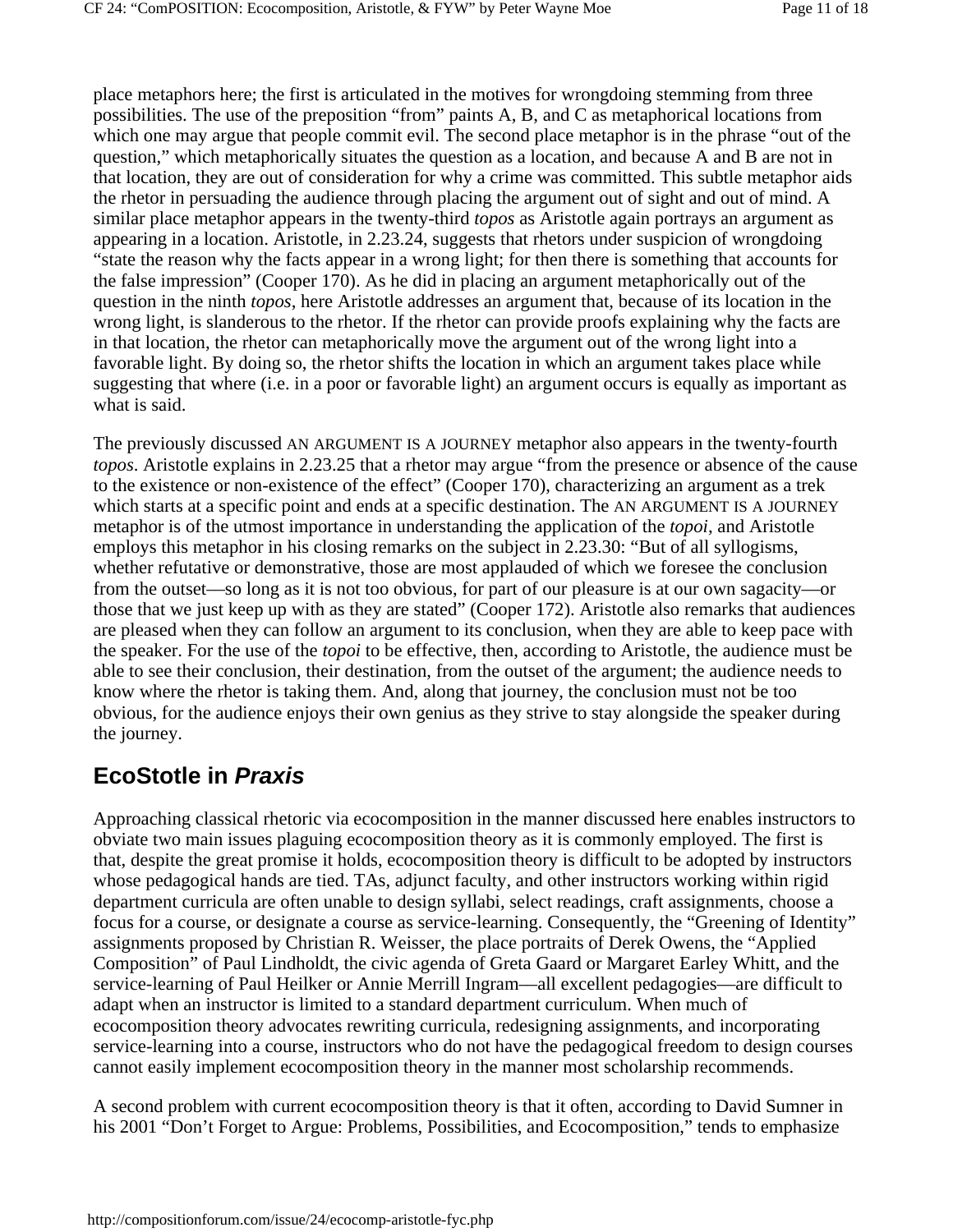environmental concerns too heavily and rhetorical discourse not heavily enough. After analyzing a collection of ecocomposition syllabi for the Association for the Study of Literature and the Environment, Sumner shares that he is "not convinced [ecocomposition courses] concentrate heavily enough on the rhetorical skills of written reasoning to fulfill the more general goals of composition" (268). Sumner contends that many ecocomposition courses are evangelistic, hoping to convert students to the instructor's green political views, and consequently such courses become focused on environmental issues rather than composition. Sumner argues, "The fact that composition is often the only class required of all students rests on the assumption that the skills a student learns in composition are foundational to the rest of his education," and, "If the primary focus of composition strays from written reasoning, it will be difficult to justify composition as a general requirement in the curriculum" (268). Emphasizing the environment, or any other issue for that matter, at the expense of rhetoric belittles a composition course, the objective of which needs to be to teach rational inquiry through writing. As Sumner claims, all composition courses, regardless of the theory by which they are taught, must ultimately be a course in argumentation.

Current ecocomposition theory is limited in that it is often too drastic for many instructors to employ and often too heavily focused on the instructor's pet causes, but the approach to ecocomposition theory discussed here can be appropriated easily into the classroom through a revision of how instructors present the rhetorical situation. Neither classical rhetoric nor ecocomposition alone has thrived in the composition classroom $\{9\}$  [#note9]; a conflation of the two, however, may provide fruitful if undertaken not as a revision of an entire curriculum, but rather as a reconsideration of how we teach the rhetorical situation. This amalgamation of ecocomposition and classical rhetoric, which I playfully term "EcoStotle," moves away from the literal, material concept of place and ecology prevalent in many ecocomposition courses and instead uses ecology and place as metaphors by which to form the foundation of composition courses. Departing from literal definitions of these terms affords instructors an opportunity to incorporate an ecological model of classical rhetoric that heavily emphasizes argumentation into first-year composition without necessarily rewriting curricula. As I have been a pedagogically restrained teacher myself, I use the following questions to guide my teaching:

- How can I present the rhetorical situation—the symbiotic interplay between speaker, audience, issue, purpose, medium, and message––via the metaphor of ecology, teaching students of the vital role each element plays within discourse?
- How can I teach texts through a lens that takes into account the complex factors contributing to the production of the text as well as the factors influencing how both the original audience and current readers interpret the text, thereby emphasizing the ecology within rhetoric?
- How can I, recognizing the classroom as a place of its own with its own ecology, position myself via my language and actions to establish a course conducive to learning, wherein students are agents of their own education in an environment to which they contribute meaningfully?
- How can I ground the course in argumentation so that students can apply elements of ecocomposition theory to any rhetorical environment, academic or otherwise, that they encounter?

An ecological model emphasizing the role of place within discourse is an accessible way to introduce rhetorical awareness to writers stepping toward literacy; using the questions listed above, instructors can easily appropriate such theory into their own classrooms in order to promote literacy. The benefit of these questions for instructors without the liberty to craft their own curricula and select course texts is that students do not necessarily have to read the *Rhetoric* themselves for this approach to work;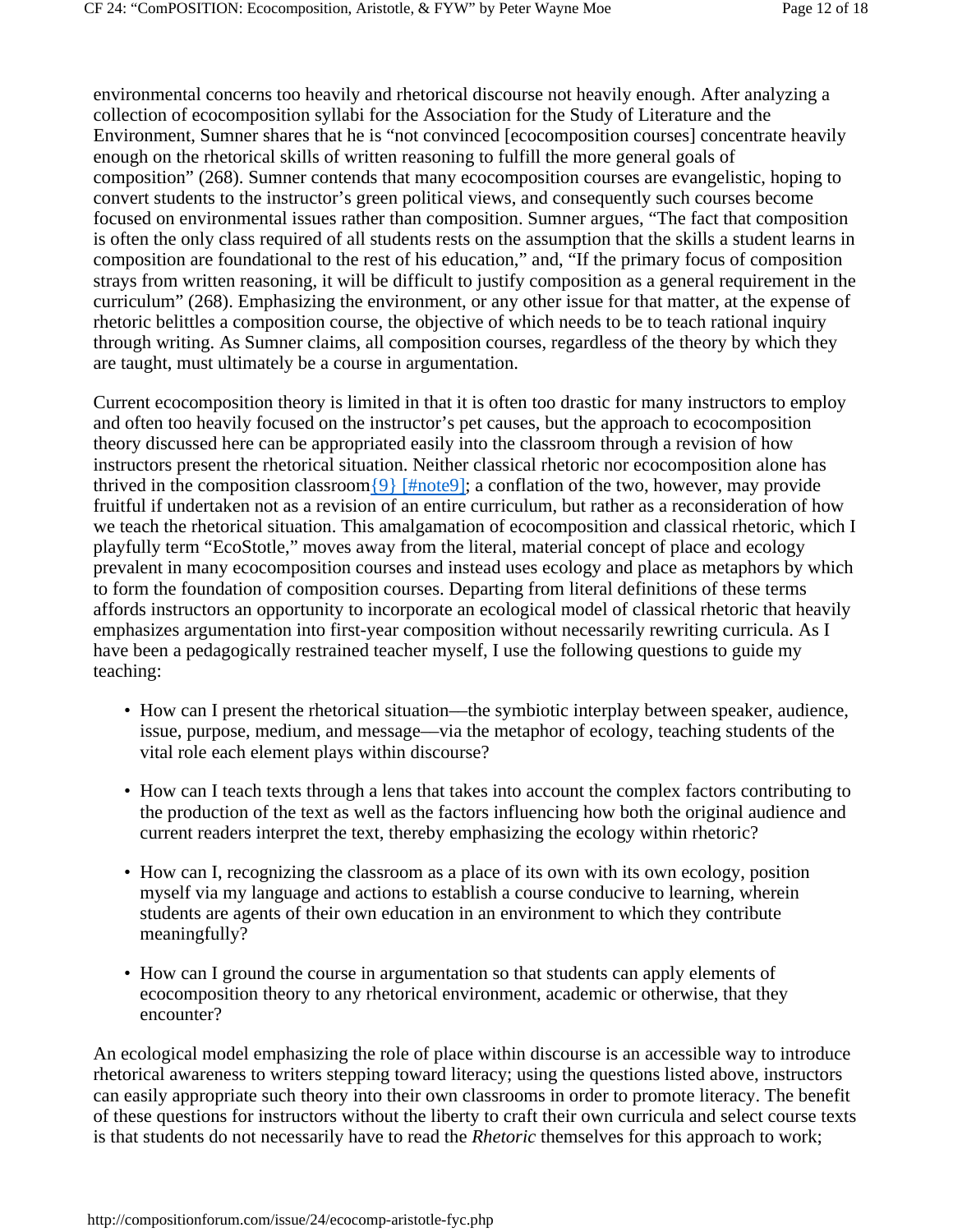instead, instructors can use these guiding questions to reshape how they understand and teach the rhetorical situation, applying the principles outlined here to any text the students read during the term.

Rather than approaching classical rhetoric as a prescriptive and lifeless set of rules, viewing the *Rhetoric* through a lens that recognizes the roles relationships and place play within Aristotle's rhetorical theory opens pedagogical opportunities within the composition classroom. Because rhetoric, by Aristotle's definition, is a fundamentally place-based paradigm, understanding discourse through this lens can help students, first-year writers specifically, *enter into* the discourse communities––the ecosystems––of the academy and elsewhere. If a writer is able to recognize the places, both rhetorical and physical, she occupies, the writer can then find and utilize the available means of persuasion in that given situation. The student who does not know *where* to begin can now *situate* him/herself within the given situation, thereby crafting effective discourse. In terms of literacy, this *orientation* is of paramount importance. Able to create discourse which *turns away* from the egocentric, underdeveloped writing Lunsford laments, first-year writers with the rhetorical ability to *approach* an issue from a variety of perspectives can become more keenly aware of the discourse community in which the discussion *takes place* while partaking in a composition course firmly *grounded* in classical rhetoric.

While some may dismiss it as a trendy appropriation of the "green" movement, classical rhetoric read through ecocomposition theory can enable students to see that while there are many forces acting upon them, they too have the ability to influence those forces, for "writers act as they are acted upon" (Bawarshi ix). Yet I am not the first to suggest that ecocomposition theory can be a means by which to promote literacy. Indeed, Dobrin and Weisser, in claiming, "An ecocomposition pedagogy thus encourages political activism, public writing, and service learning, and student writing can be directed beyond the limited scope of classroom assignments to address larger, public audiences" ("Breaking Ground in Ecocomposition" 580), link ecocomposition with civic engagement and, ultimately, literacy. For this new pedagogy to work, however, for it to bring the literacy it promises, the conflation of ecocomposition with classical rhetoric must remain alive. The reification of classical rhetoric, turning it from description to prescription, sucked the life out of a vibrant model of discourse; Quintilian, in the *Institutio Oratoria* 2.13.1-2, is aware of this danger and advises against reducing rhetoric to a litany of rules. Despite Quintilian's admonishment, however, Edward P. J. Corbett contends that many instructors when considering classical rhetoric are "chilled to the very marrow of [their] bones at the mere suggestion of a return to such a rigorous, disciplined system" (164). A similar codification occurred when process theory was reduced to a lockstep series of tasks to complete in order to produce an "A" paper; it "dwindled to dogma" according to Marilyn Cooper (364). Robert M. Gorrell traces how this dwindling occurs: "Theory develops, is taken seriously, is confused with precept, is translated into dogma, and develops into absurdity" (140). It is that shift from theory to absurdity that prompts Dobrin to claim, "we must resist defining ecocomposition because defining suggests codification and hegemony" ("Writing Takes Place" 14). Therefore, with these concerns in mind, when we feature classical rhetoric complemented by ecocomposition in our classrooms, we must resist the pendulum swinging from abstract theory toward dogmatic absurdity and find a golden mean between the two. In doing so, the two projects of this article can be furthered, as both we and our students reconsider the *Rhetoric,* while navigating through the various discourse communities––courtrooms, classrooms, and otherwise––we each inhabit.

#### **Notes**

In writing this article, I am greatly indebted to Dana Elder, Jennifer Heckler, Patricia Chantrill, and Lynn Briggs. I also thank *Composition Forum* anonymous reviewers and editor Michelle Ballif for their consideration of my work.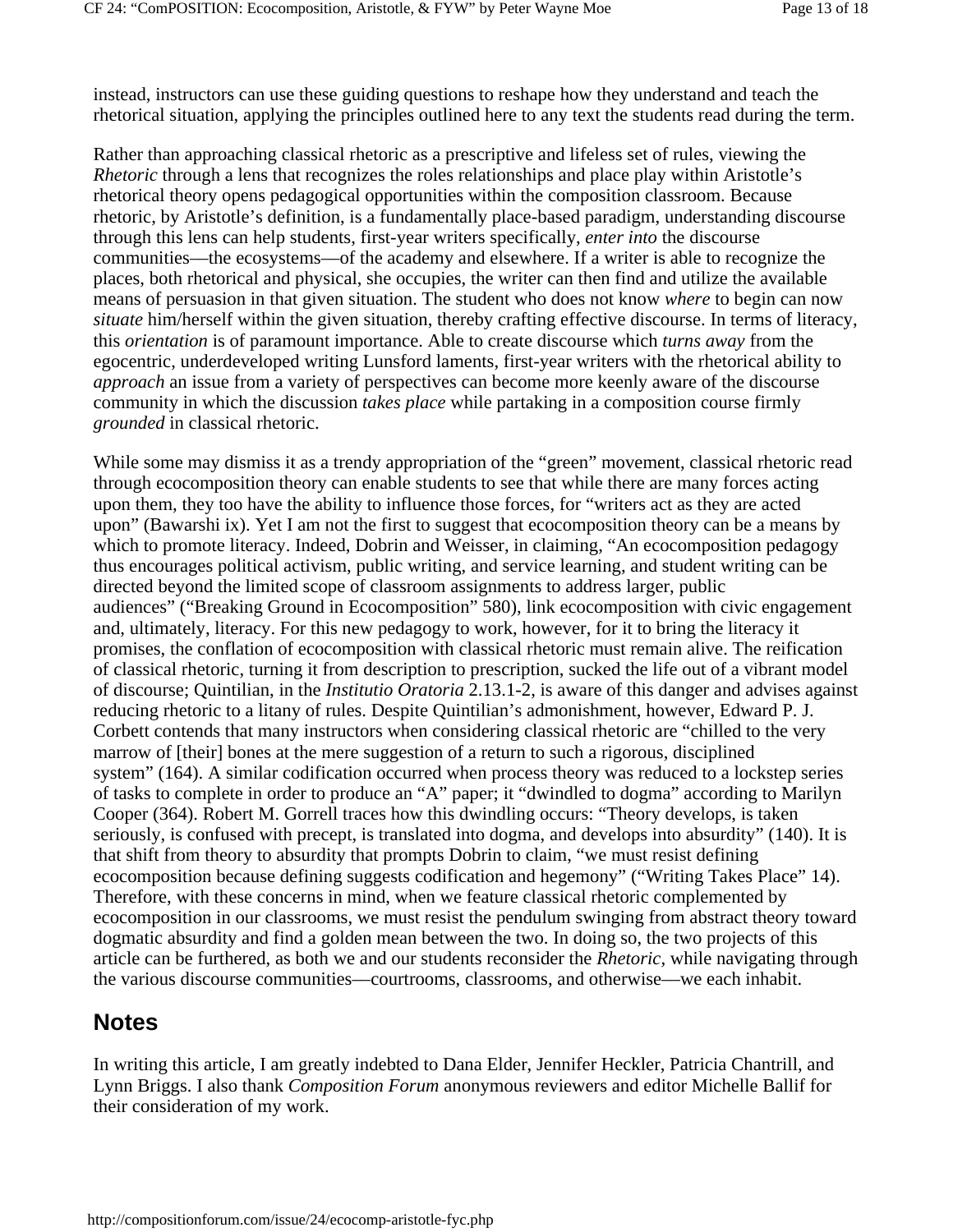- 1. For my purposes, I will define "discourse community" as a specific group that values a specific type of communication. See Vandenberg for a nuanced exploration of the term. (Return to text. [#note1-ref])
- 2. The AN ARGUMENT IS A JOURNEY metaphor is also evident in the term "trope," referring to figurative language and deriving from the Greek *tropos*, commonly translated as a *turn*, suggesting, metaphorically, the meaning of a word turns, or changes direction, when employed figuratively. (Return to text. [#note2-ref])
- See Bowden for further analysis of the A TEXT IS A CONTAINER metaphor, such as, "*Pick out* 3. one example from that poem that illustrates enjambment" (366). (Return to text. [#note3-ref])
- As I reference multiple translations of the *Rhetoric* (primarily Lane Cooper's 1932 *The*  4. *Rhetoric of Aristotle* but also W. Rhys Robert's 1984 *Rhetoric* and George A. Kennedy's 2007 *On Rhetoric*), for the sake of clarity, I will reference the book, chapter, and section of each quotation from the *Rhetoric*, as well as the translator and page number parenthetically. (Return to text. [#note4-ref])
- 5. In making this argument, Fleming draws upon Eugene Garver's 1985 "Teaching Writing and Teaching Virtue," which suggests that classical rhetoric largely depends upon the rhetor's place within Greek political life, thereby marking classical rhetoric as a highly situated, particularly contextual discipline. (Return to text. [#note5-ref])
- 6. See John T. Kirby's 1997 "Aristotle on Metaphor" for more on the transference of meaning metaphor enables, a character of metaphor embedded in its very etymology, according to Kirby (532). (Return to text. [#note6-ref])
- The notion linking place with the gathering of ideas is also evident in Microsoft's *Internet*  7. *Explorer* and Apple's *Safari* web browsers, both using the metaphors of exploration to describe surfing the web. (Return to text. [#note7-ref])
- The remainder of this section relies upon a textual argument stemming from the word choices 8. in an English translation of Aristotle's Greek text, and I acknowledge the inherent problems this creates; there are variations in the translations of Cooper, Kennedy, and Roberts which may work either to support or undermine my argument, as much of it is built upon the place metaphors inherent at the word level of language. As I am not fluent in Greek, the best I can do is compare various translations of the *Rhetoric*, yet that is somewhat unfruitful. For example, the AN ARGUMENT IS A JOURNEY metaphor so prevalent in the composition classroom appears in Cooper's rendering of 2.22.3––"Our speaker, accordingly, must *start out* not from any and every premise " (156; emphasis added)—as well as Cooper's translation of 2.22.9: "Thus, in arguing whether justice is or is not a good, we must *start from* the facts about justice and goodness" (157; emphasis added). Roberts also translates these respective passages using the journey metaphor: "We must not, therefore, *start from* any and every accepted opinion" (140; emphasis added) and "we must *start with* the real facts about justice and goodness" (141; emphasis added). Kennedy, however, eschews the journey metaphor in his translations of these two passages: "one should not speak *on the basis* of all opinions" (169; emphasis added), "whether justice is a good nor not *on the basis* of the attributes of justice and the good" (170; emphasis added). Via his language of "basis," which suggests a foundation and structure, Kennedy's translation uses the AN ARGUMENT IS A BUILDING metaphor rather than the journey metaphor offered by Roberts and Cooper. I do not want these differences in translation to derail the focus of my argument. For my purposes, although Kennedy's work has superseded all previous translations of the *Rhetoric*, because I am arguing that classical rhetoric can have a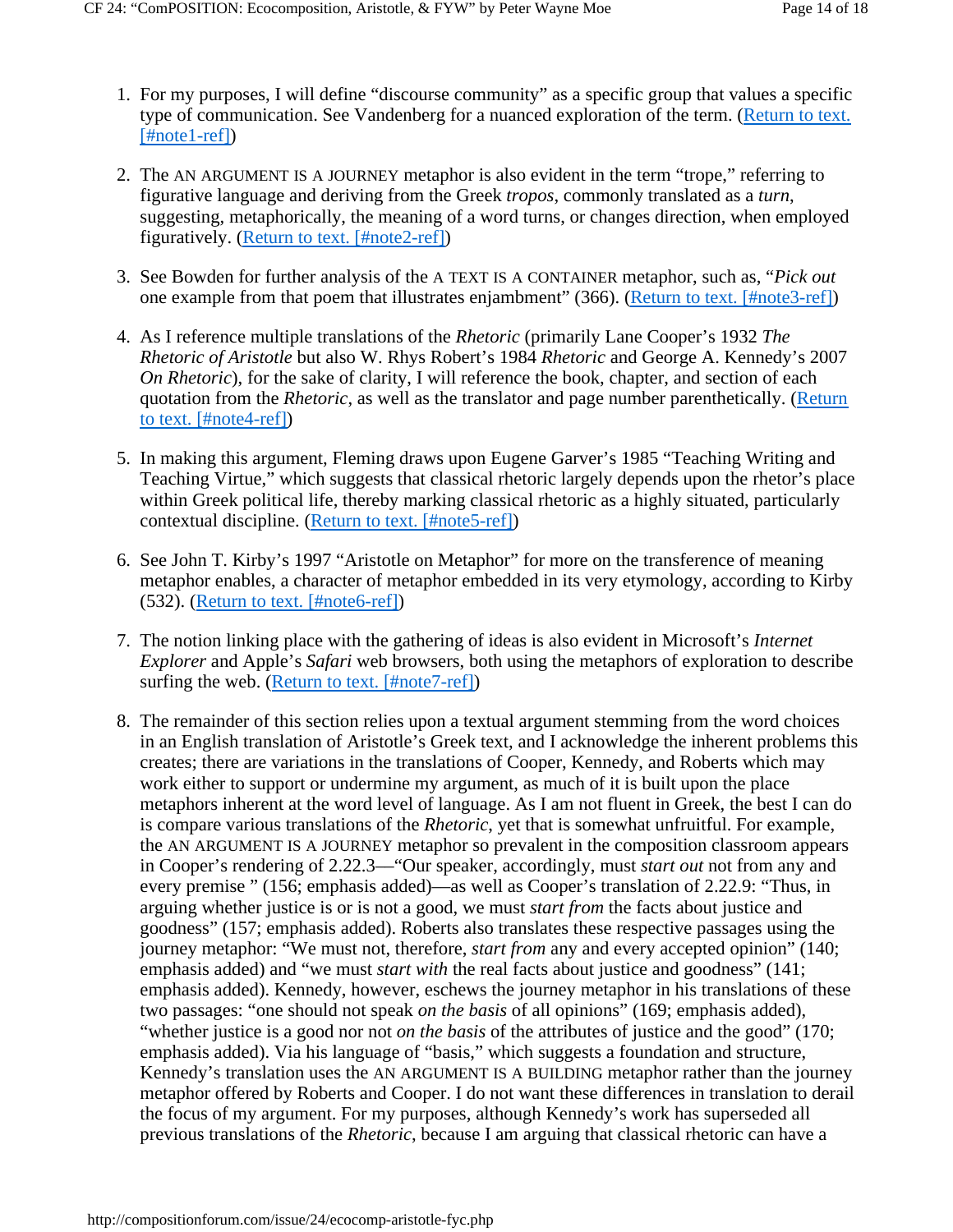place within a first-year composition course, I aver that Cooper's translation, as it is more accessible and readable, may prove fruitful for instructors asking students to interact with the text itself; the place metaphors discussed in the following paragraphs are an example of that accessibility. I do acknowledge that this argument may be based more on Cooper's word choice than Aristotle's, but if our ultimate goal is to introduce first-year writers to the rhetorical situation via a greater awareness of how place and ecology influence discourse, Cooper's text better serves that aim. (Return to text. [#note8-ref])

Although the 1960 revival of classical rhetoric provides many options for composition courses, 9. David Fleming, in his 2003 "Becoming Rhetorical: An Education in the Topics" claims, "Recent reports of a rhetoric revival in the academy have turned out to be premature" (93). Indeed, the rhetoric revival seems to have died out. Likewise, although Erika Lindemann, in her 1995 "Three Views of English 101," identifies "writing as system" as a possible framework for a first-year composition course, I do not believe many in the academy see ecocomposition as viable a pedagogical approach as product or process theory. (Return to text. [#note9-ref])

### **Works Cited**

Alexie, Sherman. "Superman and Me." *The Most Wonderful Books: Writers on Discovering the Pleasures of Reading*. Ed. Michael Dorris and Emilie Buchwald. Minneapolis: Milkweed Editions, 1997. 3-6. Print.

Aristotle. *On Rhetoric: A Theory of Civic Discourse*. Trans. George A. Kennedy. 2nd ed. New York: Oxford UP, 2007. Print.

———. *Rhetoric*. Trans. W. Rhys Roberts. *The Rhetoric and the Poetics of Aristotle*. New York: McGraw-Hill, 1984. 1-218. Print.

———. *The Rhetoric of Aristotle*. Trans. Lane Cooper. Upper Saddle River, NJ: Prentice, 1932. Print.

Bartholomae, David. "Inventing the University." *When a Writer Can't Write: Studies in Writer's Block and Other Composing-Process Problems*. Ed. Mike Rose. New York: Guilford, 1985. 134-65. Print.

Bawarshi, Anis. *Genre and the Invention of the Writer*. Logan: Utah State UP, 2003. Print.

Bowden, Darsie. "The Limits of Containment: Text-as-Container in Composition Studies." *College Composition and Communication* 44.3 (1993): 364-79. *JSTOR*. Web. 8 Nov. 2009.

Brown, Stephen G. "The Wilderness Strikes Back: Decolonizing the Imperial Sign in the Borderlands." *Ecocomposition: Theoretical and Pedagogical Approaches*. Ed. Christian R. Weisser and Sidney I. Dobrin. Albany: State U of New York P, 2001. 117-29. Print.

Coe, Richard M. "Eco-Logic for the Composition Classroom." *College Composition and Communication* 26.3 (1975): 232-37. *JSTOR*. Web. 6 July 2009.

Cole, Thomas. *The Origins of Rhetoric in Ancient Greece.* Baltimore: Johns Hopkins UP, 1991. Print.

Connolly, Colleen. "Ecology and Composition Studies: A Feminist Perspective on Living Relationships." *Ecocomposition: Theoretical and Pedagogical Approaches*. Ed. Christian R. Weisser and Sidney I. Dobrin. Albany: State U of New York P, 2001. 179-91. Print.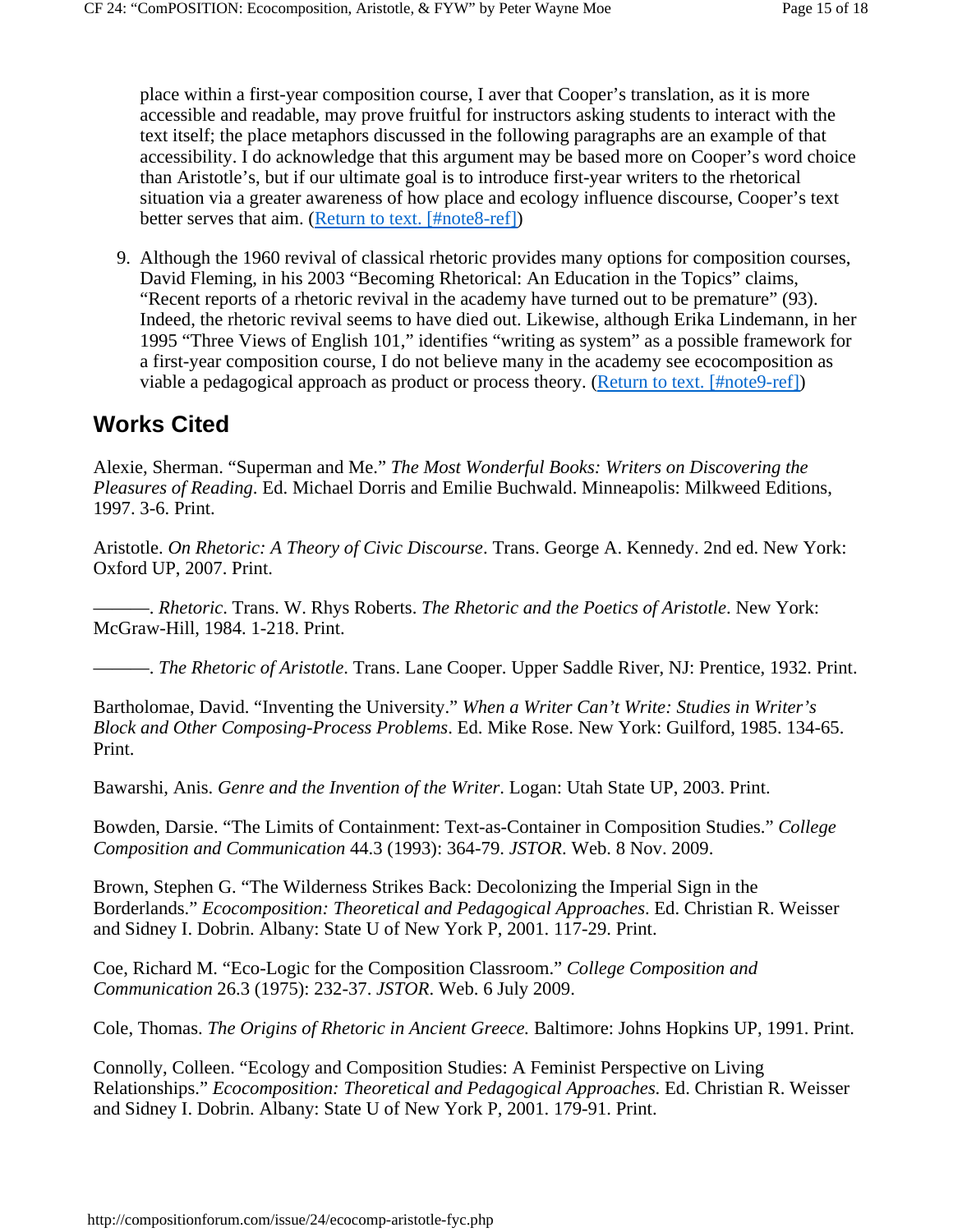Cooper, Marilyn M. "The Ecology of Writing." *College English* 48.4 (1986): 364-75. *JSTOR*. Web. 16 July 2009.

Corbett, Edward P. J. "The Usefulness of Classical Rhetoric." *College Composition and Communication* 14.3 (1963): 162-64. *JSTOR*. Web. 3 July 2009.

Dobrin, Sidney I. "Writing Takes Place." *Ecocomposition: Theoretical and Pedagogical Approaches*. Ed. Christian R. Weisser and Sidney I. Dobrin. Albany: State U of New York P, 2001. 11-25. Print.

Dobrin, Sidney I., and Christian R. Weisser. "Breaking Ground in Ecocomposition: Exploring Relationships between Discourse and Environment." *College English* 64 (2002): 566-89. *JSTOR*. Web. 1 Sept. 2009.

———. *Natural Discourse: Toward Ecocomposition*. Albany: State U of New York P, 2002. Print.

Elder, Dana C. "The Members of Rhetoric." *Rhetoric Review* 27.3 (2008): 327-30. Print.

Fleming, David. "Becoming Rhetorical: An Education in the Topics." *The Realms of Rhetoric: The Prospects for Rhetorical Education*. Ed. Joseph Petraglia and Deepika Bahri. Albany: State U of New York P, 2003. 93-116. Print.

———. "Rhetoric as a Course of Study." *College English* 61.2 (1998): 169-91. *JSTOR*. Web. 17 July 2009.

Gaard, Greta. "Ecofeminism and Ecocomposition: Pedagogies, Perspectives, and Intersections." *Ecocomposition: Theoretical and Pedagogical Approaches*. Ed. Christian R. Weisser and Sidney I. Dobrin. Albany: State U of New York P, 2001. 163-78. Print.

Garver, Eugene. "Rhetoric." *Routledge Encyclopedia of Philosophy*. Ed. Edward Craig. Vol. 8. New York: Routledge, 1998. 305-10. Print.

———. "Teaching Writing and Teaching Virtue." *Journal of Business Communication* 22.1 (1985): 51-73. *Business Source Complete*. Web. 4 Jan. 2010.

Gorrell, Robert M. "Very Like a Whale. A Report on Rhetoric." *College Composition and Communication* 16.3 (1965): 138-43. *JSTOR*. Web. 3 July 2009.

Heilker, Paul. "Rhetoric Made Real: Civic Discourse and Writing Beyond the Curriculum." *Writing the Community: Concepts and Models for Service-Learning in Composition*. Ed. Linda Adler-Kassner, Robert Crooks, and Ann Watters. Urbana: NCTE and AAHE, 1997. 71-77. Print.

Ingram, Annie Merrill. "Service Learning and Ecocomposition: Developing Sustainable Practices through Inter- and Extradisciplinarity." *Ecocomposition: Theoretical and Pedagogical Approaches*. Ed. Christian R. Weisser and Sidney I. Dobrin. Albany: State U of New York P, 2001. 209-33. Print.

Jolliffe, David A., and William A. Covino. "Rhetoric." *Keywords in Composition Studies*. Ed. Paul Heilker and Peter Vandenberg. Portsmouth, NH: Boynton, 1996. 213-16. Print.

Keller, Christopher J. "The Ecology of Writerly Voice: Authorship, Ethos, and Persona." *Ecocomposition: Theoretical and Pedagogical Approaches*. Ed. Christian R. Weisser and Sidney I. Dobrin. Albany: State U of New York P, 2001. 193-208. Print.

Kennedy, George A. *The Art of Persuasion in Greece*. Princeton: Princeton UP, 1963. Print.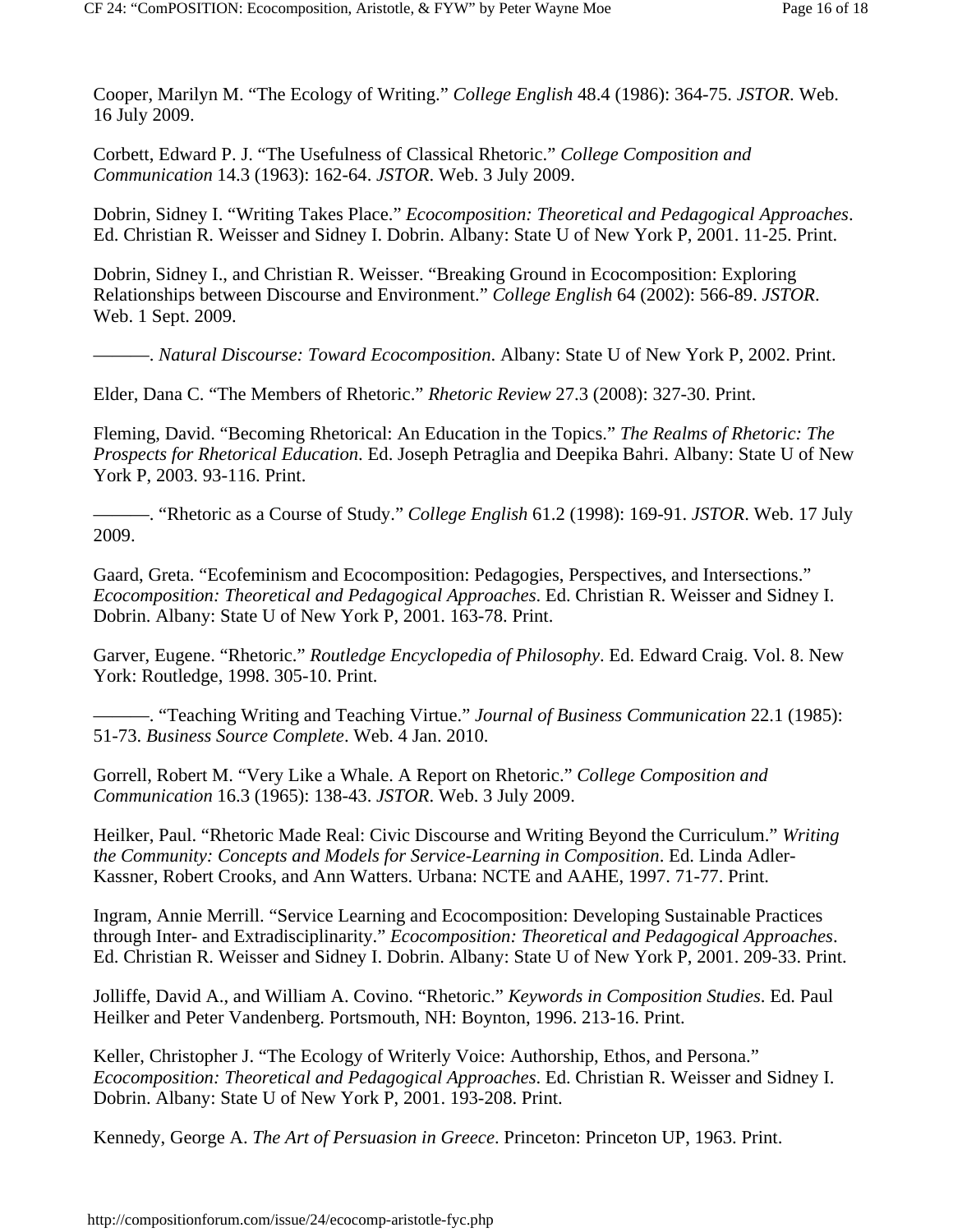Kirby, John T. "Aristotle on Metaphor." *American Journal of Philology* 118.4 (1997): 517-54. *JSTOR*. Web. 29 Jan. 2009.

Lakoff, George, and Mark Johnson. *Metaphors We Live By*. 2nd ed. Chicago: U of Chicago P, 2003. Print.

Leff, Michael C. "The Topics of Argumentative Invention in Latin Rhetorical Theory from Cicero to Boethius." *Rhetorica* 1.1 (1983): 23-44. *JSTOR*. Web. 14 July 2009.

Lindemann, Erika. "Three Views of English 101." *College English* 57.3 (1995): 287-302. *JSTOR*. Web. 16 July 2009.

Lindholdt, Paul. "Restoring Bioregions Through Applied Composition." *Ecocomposition: Theoretical and Pedagogical Approaches*. Ed. Christian R. Weisser and Sidney I. Dobrin. Albany: State U of New York P, 2001. 235-52. Print.

Locke, John. "An Essay of Human Understanding." *The Rhetorical Tradition: Readings from Classical Times to the Present*. 2nd ed. Ed. Patricia Bizzell and Bruce Herzberg. Boston: Bedford, 2001. 817-27. Print.

Lunsford, Andrea A. "The Content of Basic Writers' Essays." *College Composition and Communication* 31.3 (1980): 278-90. *JSTOR*. Web. 8 Aug. 2009.

Miller, Carolyn R. "The Aristotelian *Topos*: Hunting for Novelty." *Rereading Aristotle's Rhetoric*. Ed. Alan G. Gross and Arthur E. Walzer. Carbondale: Southern Illinois UP, 2000. 130-46. Print.

Ochs, Donovan J. "Aristotle's Concept of Formal Topics." *Aristotle: The Classical Heritage of Rhetoric*. Ed. Keith V. Erickson. Metuchen, NJ: Scarecrow P, 1974. 194-204. Print.

Ong, Walter J. "The Writer's Audience Is Always a Fiction." *PMLA* 90.1 (1975) 9-21. *JSTOR*. Web. 17 Aug. 2009.

Owens, Derek. "Sustainable Composition." *Ecocomposition: Theoretical and Pedagogical Approaches*. Ed. Christian R. Weisser and Sidney I. Dobrin. Albany: State U of New York P, 2001. 27-37. Print.

Plevin, Arlene. "The Liberatory Positioning of Place in Ecocomposition: Reconsidering Paulo Freire." *Ecocomposition: Theoretical and Pedagogical Approaches.* Ed. Christian R. Weisser and Sidney I. Dobrin. Albany: State U of New York P, 2001. 147-62. Print.

Quintilian. *The Orator's Education, Books 1-12.* Ed. and trans. Donald A. Russell. Cambridge: Harvard UP, 2001. Print.

Reynolds, Nedra. "Composition's Imagined Geographies: The Politics of Space in the Frontier, City, and Cyberspace." *College Composition and Communication* 50.1 (1998): 12-35. *JSTOR*. Web. 11 Aug. 2009.

Schuster, Charles. "The Ideology of Literacy: A Bakhtinian Perspective." *The Right to Literacy*. Ed. Andrea A. Lunsford, Helene Moglen, and James Slevin. New York: MLA, 1990. 225-32. Print.

Shaughnessy, Mina P. "Basic Writing." *Teaching Composition: Ten Bibliographic Essays*. Ed. Gary Tate. Fort Worth: Texas Christian UP, 1976. 137-67. Print.